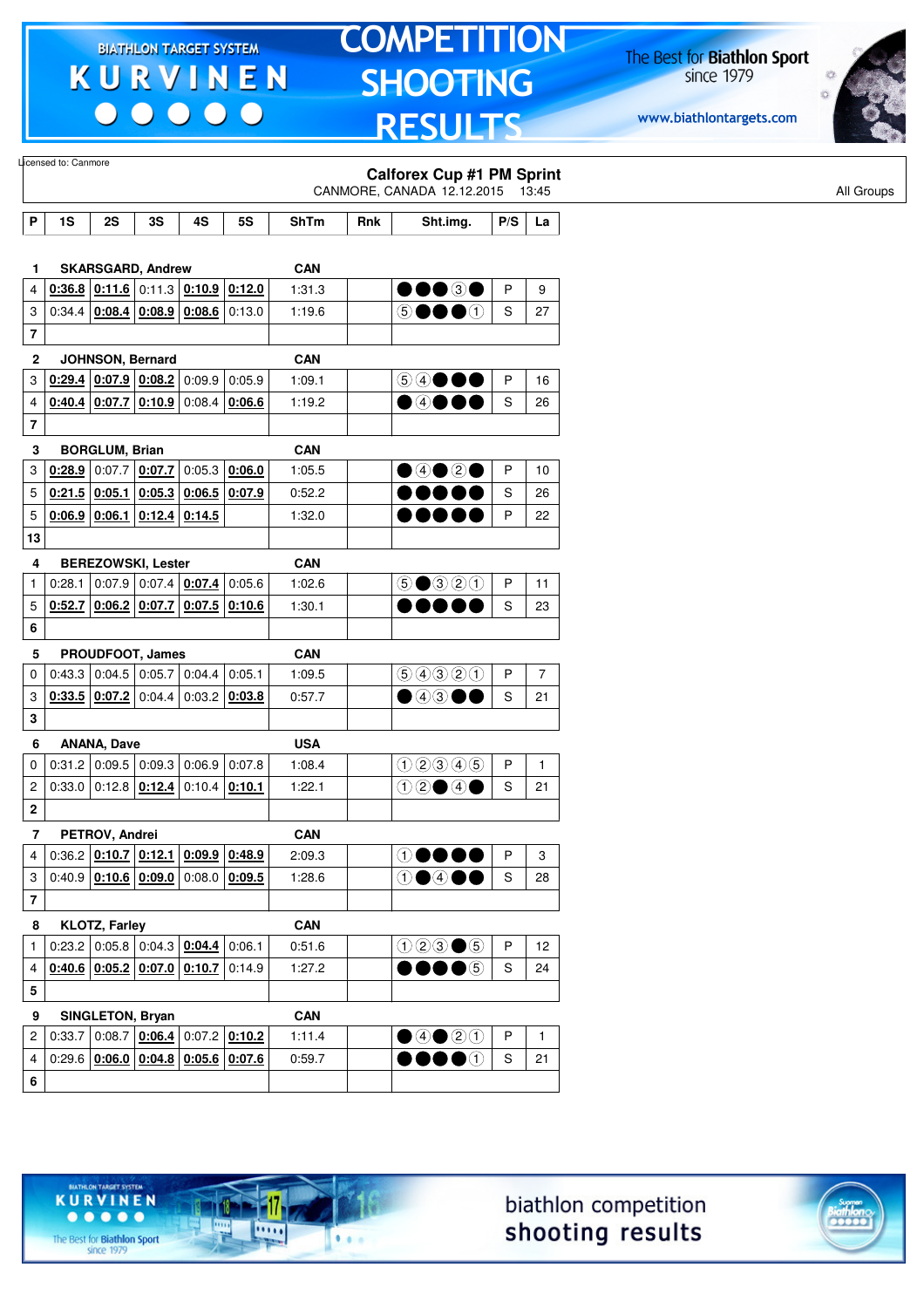$\begin{array}{c|c|c|c|c} \hline \bullet & \bullet & \bullet & \bullet & \bullet \end{array}$ 

# **TOMPETITION SHOOTING RESULTS**

The Best for **Biathlon Sport**<br>since 1979

www.biathlontargets.com



|                         | Licensed to: Canmore |                         |                                                                    |                        |                 |             |     | <b>Calforex Cup #1 PM Sprint</b><br>CANMORE, CANADA 12.12.2015 13:45                     |              |                |
|-------------------------|----------------------|-------------------------|--------------------------------------------------------------------|------------------------|-----------------|-------------|-----|------------------------------------------------------------------------------------------|--------------|----------------|
| P                       | 1S                   | 2S                      | 3S                                                                 | 4S                     | 5S              | <b>ShTm</b> | Rnk | Sht.img.                                                                                 | P/S          | La             |
|                         |                      |                         |                                                                    |                        |                 |             |     |                                                                                          |              |                |
| 10                      |                      | <b>DREIMAN, Chester</b> |                                                                    |                        |                 | <b>USA</b>  |     |                                                                                          |              |                |
| $\overline{c}$          | 0:34.5               | 0:05.1                  |                                                                    | $0:06.6$ 0:05.7        | 0:05.7          | 1:02.0      |     | $\bigcirc$ 432 $\bigcirc$                                                                | P            | $\overline{7}$ |
| $\overline{\mathbf{c}}$ |                      | $0.32.5$ 0:06.0 0:09.7  |                                                                    | 0:05.8                 |                 | 0:57.5      |     | $43 \bullet 2 \bullet$                                                                   | S            | 22             |
| 4                       |                      |                         |                                                                    |                        |                 |             |     |                                                                                          |              |                |
| 11                      |                      | <b>KULAS, Paul</b>      |                                                                    |                        |                 | <b>USA</b>  |     |                                                                                          |              |                |
| 0                       |                      |                         | $0.23.5$ 0.06.3 0.06.5 0.07.0                                      |                        | 0:06.1          | 0:55.1      |     | 02345                                                                                    | P            | 4              |
| 3                       |                      | $0:21.2$ 0:13.7 0:15.1  |                                                                    |                        | $0:14.0$ 0:13.2 | 1:22.4      |     | $\bullet\textcolor{red}{\bullet\circledcirc\circ\bullet}$                                | S            | 24             |
| 3                       |                      |                         |                                                                    |                        |                 |             |     |                                                                                          |              |                |
| 12                      |                      | <b>FORER, Douglas</b>   |                                                                    |                        |                 | <b>CAN</b>  |     |                                                                                          |              |                |
| 3                       |                      |                         | 1:05.7 $\vert$ 0:07.9 0:11.1                                       |                        | $0:14.4$ 0:21.4 | 2:14.5      |     | $\bullet$ 6000                                                                           | P            | $\mathbf{1}$   |
| 3                       |                      |                         | 1:23.0 $\vert$ 0:18.7 $\vert$ 0:19.4 $\vert$ 0:16.8 $\vert$ 0:09.2 |                        |                 | 2:42.6      |     | $\bullet$ 4000                                                                           | S            | 21             |
| 6                       |                      |                         |                                                                    |                        |                 |             |     |                                                                                          |              |                |
| 13                      |                      | <b>BEALES, lan</b>      |                                                                    |                        |                 | <b>CAN</b>  |     |                                                                                          |              |                |
| $\overline{c}$          |                      |                         | $0:29.8$ 0:06.7 0:08.5                                             | 0:07.0                 | 0:06.8          | 1:05.2      |     | ④④③③                                                                                     | $\mathsf{P}$ | 11             |
| 2                       |                      | $0.31.8$ 0.08.4         |                                                                    | $0.08.8$ 0.08.9 0.09.9 |                 | 1:13.8      |     | $\circledcirc$ 4300                                                                      | S            | 22             |
| 4                       |                      |                         |                                                                    |                        |                 |             |     |                                                                                          |              |                |
| 14                      |                      | KOLOS, Danylo           |                                                                    |                        |                 | <b>CAN</b>  |     |                                                                                          |              |                |
| $\overline{c}$          |                      |                         | $0:34.5$ 0:05.2 0:05.3 0:04.9 0:04.6                               |                        |                 | 1:02.8      |     | $\bullet\bullet$ 320                                                                     | P            | 17             |
| $\overline{\mathbf{c}}$ |                      |                         | $0.31.8$ $0.06.7$ 0.03.8 0.03.8 0.03.1                             |                        |                 | 0:58.8      |     | $\bigcirc$ 4300                                                                          | S            | 25             |
| 4                       |                      |                         |                                                                    |                        |                 |             |     |                                                                                          |              |                |
| 15                      |                      | SHIRE, Joshua           |                                                                    |                        |                 | <b>CAN</b>  |     |                                                                                          |              |                |
| 3                       |                      |                         | $0.41.6$ $0.06.6$ 0:08.8 0:05.4                                    |                        | 0:07.1          | 1:17.8      |     | 5●3●●                                                                                    | P            | 19             |
| $\overline{\mathbf{4}}$ |                      | 0:25.3   0:05.9         | 0:06.1                                                             | 0:07.4                 | 0:04.1          | 0:56.8      |     | $\bullet\bullet\bullet\circ$                                                             | S            | 25             |
| $\overline{7}$          |                      |                         |                                                                    |                        |                 |             |     |                                                                                          |              |                |
| 16                      |                      | JANES, Cori             |                                                                    |                        |                 | <b>CAN</b>  |     |                                                                                          |              |                |
| 2                       |                      |                         | $0.34.4$ $0.12.0$ 0.11.1 0.09.2 0.10.7                             |                        |                 | 1:23.8      |     | $\bigcirc$ 43 $\bigcirc$ 0                                                               | P            | 9              |
| $\overline{c}$          |                      |                         | $0:27.3$ $0.13.9$ $0:08.8$ $0.09.8$ $0.20.1$                       |                        |                 | 1:25.5      |     | $\bigcirc$ 43 $\bigcirc$ 1                                                               | S            | 23             |
| 4                       |                      |                         |                                                                    |                        |                 |             |     |                                                                                          |              |                |
|                         | 17 HARTLING, Judith  |                         |                                                                    |                        |                 | <b>CAN</b>  |     |                                                                                          |              |                |
| $\mathbf{1}$            |                      |                         | $0.41.7$ 0.08.3 0.16.2 0.13.2 0.11.5                               |                        |                 | 1:44.5      |     | $\bigcirc$ 2345                                                                          | $\mathsf{P}$ | 16             |
| $\overline{c}$          |                      |                         | $\vert$ 0:42.1 $\vert$ 0:09.3 $\vert$ 0:10.1                       |                        | $0:10.3$ 0:10.0 | 1:31.3      |     | $\textcircled{\scriptsize{3}} \textcircled{\scriptsize{4}} \textcircled{\scriptsize{4}}$ | S            | 24             |
| 3                       |                      |                         |                                                                    |                        |                 |             |     |                                                                                          |              |                |
|                         | 18 HALL, Deborah     |                         |                                                                    |                        |                 | <b>CAN</b>  |     |                                                                                          |              |                |
| $\mathbf{1}$            |                      |                         | $0:26.7$ 0:05.2 $0:04.5$ 0:04.9 0:03.4                             |                        |                 | 0:51.6      |     | $02 \bullet 45$                                                                          | P            | 13             |
| 5                       |                      |                         | $0.23.5$ $0.08.9$ $0.04.8$ $0.04.3$                                |                        |                 | 0:47.9      |     | $\bullet\bullet\bullet\bullet\bullet$                                                    | S            | 24             |
| 6                       |                      |                         |                                                                    |                        |                 |             |     |                                                                                          |              |                |
| 19                      |                      | <b>WENDT, Buff</b>      |                                                                    |                        |                 | <b>USA</b>  |     |                                                                                          |              |                |
| $\overline{c}$          |                      |                         | $0.17.8$ 0:08.6 0:07.5 0:07.3 0:07.7                               |                        |                 | 0:57.1      |     | $\bullet$ 20 $\bullet$ 5                                                                 | P            | 12             |
| $\overline{c}$          |                      |                         | $0:25.9$ 0:06.4 0:09.0 0:07.9 0:06.5                               |                        |                 | 1:04.4      |     | $\circledcircled{\bullet}\bullet\bullet\circledcirc$                                     | S            | 27             |
| $\overline{\mathbf{4}}$ |                      |                         |                                                                    |                        |                 |             |     |                                                                                          |              |                |
|                         |                      |                         |                                                                    |                        |                 |             |     |                                                                                          |              |                |



The Best for **Biathlon Sport**<br>since 1979

**KURVINEN** 

-17

.....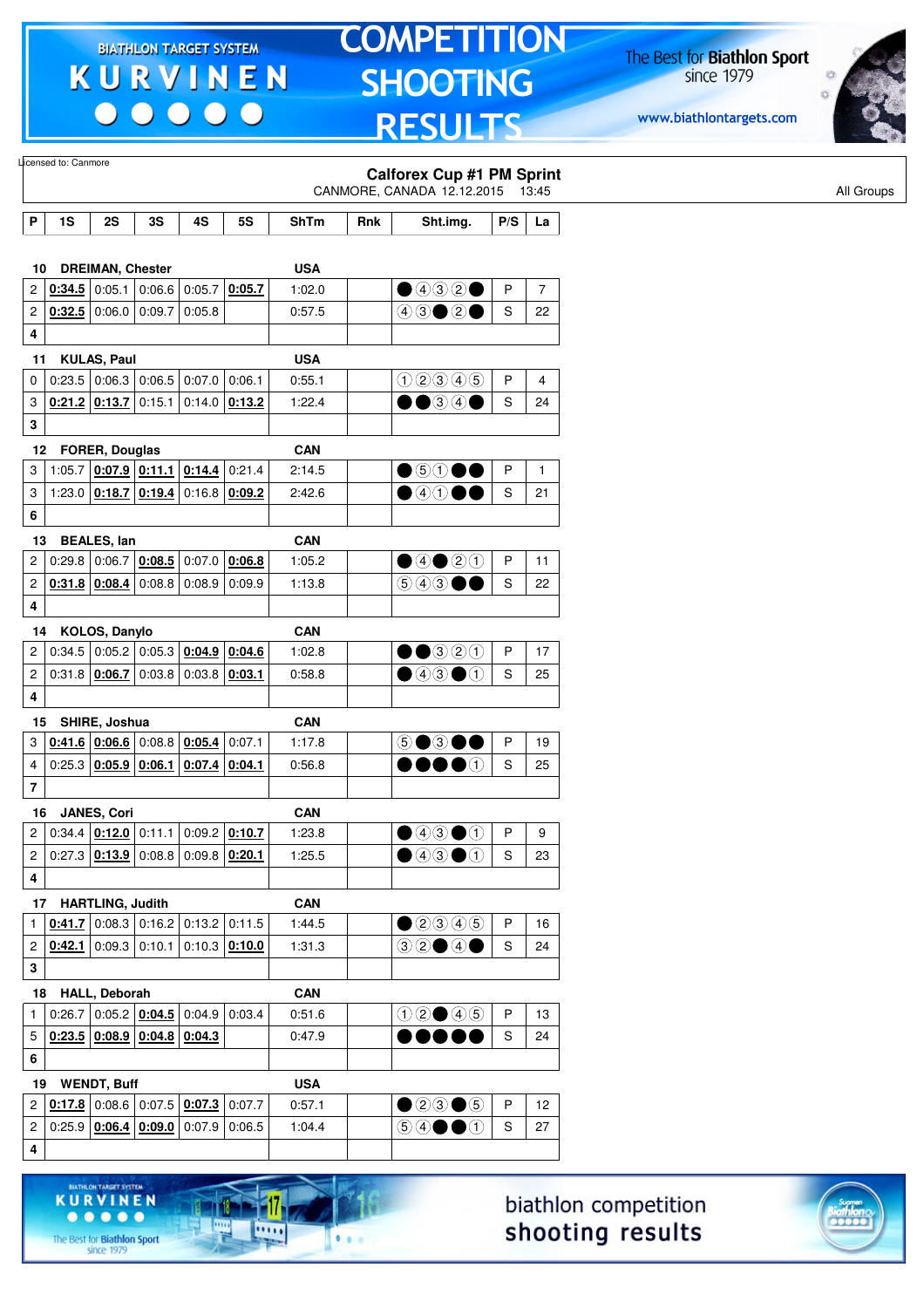$\begin{array}{c|c|c|c|c} \hline \bullet & \bullet & \bullet & \bullet & \bullet \end{array}$ 

ARGET SYSTE

17

**DOM:** 

 $1.1.1$ 

**KURVINEN** 

 $. . . . .$ 

The Best for **Biathlon Sport**<br>since 1979

# **TOMPETITION SHOOTING RESULTS**

The Best for **Biathlon Sport**<br>since 1979



|                         | Licensed to: Canmore |                        |                                              |                 |           |             |     | <b>Calforex Cup #1 PM Sprint</b><br>CANMORE, CANADA 12.12.2015 13:45 |     |    |
|-------------------------|----------------------|------------------------|----------------------------------------------|-----------------|-----------|-------------|-----|----------------------------------------------------------------------|-----|----|
| P                       | 1S                   | 2S                     | 3S                                           | 4S              | <b>5S</b> | <b>ShTm</b> | Rnk | Sht.img.                                                             | P/S | La |
|                         |                      |                        |                                              |                 |           |             |     |                                                                      |     |    |
| 20                      |                      |                        | MACCULLOCH, Lynette                          |                 |           | <b>CAN</b>  |     |                                                                      |     |    |
| 4                       | 0:35.8               |                        | $0.08.3$ 0.20.0 0.08.2                       |                 | 0:07.9    | 1:28.8      |     | 5●●●●                                                                | P   | 11 |
| 4                       |                      | 0.59.7   0.08.7        | 0.09.6 0.05.3                                |                 |           | 1:39.1      |     | $\bullet\bullet\bullet\circ$                                         | S   | 27 |
| 8                       |                      |                        |                                              |                 |           |             |     |                                                                      |     |    |
| 21                      |                      | <b>MOINET, Andrea</b>  |                                              |                 |           | <b>CAN</b>  |     |                                                                      |     |    |
| 3                       |                      |                        | $0:19.1$ 0:07.4 0:07.7 0:07.3 0:08.3         |                 |           | 0:58.7      |     | $\bullet\bullet$ 20                                                  | P   | 9  |
| 5                       |                      |                        |                                              |                 |           | 0:56.7      |     | 0 O O O (                                                            | S   | 26 |
| 8                       |                      |                        |                                              |                 |           |             |     |                                                                      |     |    |
| 22                      |                      | DALY, Brianna          |                                              |                 |           | <b>CAN</b>  |     |                                                                      |     |    |
| 2                       |                      |                        | $0.24.9$ 0:04.9 0:04.4                       | 0:05.1          | 0:04.4    | 0:50.6      |     | $\bullet$ 2 $\bullet$ 4 5                                            | P   | 5  |
| 4                       | 0:19.1               |                        | $0.03.8$ 0.05.5 0.06.4                       |                 | 0:04.1    | 0:46.8      |     | 00000                                                                | S   | 24 |
| 6                       |                      |                        |                                              |                 |           |             |     |                                                                      |     |    |
| 23                      |                      |                        | <b>BULLER, Kimberley</b>                     |                 |           | <b>CAN</b>  |     |                                                                      |     |    |
| 1                       | 0:28.1               |                        | $0.05.4$ 0.05.4 0.05.3 0.05.1                |                 |           | 0:55.4      |     | ④④②①                                                                 | P   | 6  |
| 3                       |                      |                        | 1:37.3 $0.03.0$ 0:03.6 0:03.7                |                 | 0:03.1    | 1:55.9      |     | $\bullet$ 4300                                                       | S   | 22 |
| 4                       |                      |                        |                                              |                 |           |             |     |                                                                      |     |    |
| 24                      |                      |                        | <b>BOUCHER, Alexandre</b>                    |                 |           | <b>CAN</b>  |     |                                                                      |     |    |
| 2                       | 0:22.1               |                        | $0.05.6$ 0.07.5 0.05.7                       |                 | 0:05.9    | 0:53.5      |     | $\circledcirc$ $\bullet$ $\circledcirc$                              | P   | 13 |
| $\mathbf{1}$            |                      |                        | $0:16.3$ 0:06.2 0:06.4                       | 0:06.2          | 0:05.7    | 0:48.0      |     | $\odot$ $\odot$ $\odot$ $\odot$ $\odot$                              | S   | 13 |
| 3                       |                      |                        |                                              |                 |           |             |     |                                                                      |     |    |
| 25                      |                      | COLE, Graeme           |                                              |                 |           | <b>CAN</b>  |     |                                                                      |     |    |
| 4                       | 0:14.1               |                        | $\vert$ 0:05.4 $\vert$ 0:06.2 $\vert$ 0:05.5 |                 | 0:05.2    | 0:43.0      |     | 5●●●●                                                                | P   | 12 |
| 3                       |                      | $0:14.5$ 0:04.7        |                                              | $0.04.8$ 0.05.8 | 0:05.5    | 0:43.3      |     | 50000                                                                | S   | 13 |
| $\overline{\mathbf{r}}$ |                      |                        |                                              |                 |           |             |     |                                                                      |     |    |
| 26                      |                      | PAUL, Thomas           |                                              |                 |           | <b>CAN</b>  |     |                                                                      |     |    |
| 5                       |                      |                        | $0.29.7$ $0.10.4$ $0.13.3$ $0.09.4$ $0.09.0$ |                 |           | 1:29.5      |     |                                                                      | P   | 19 |
| 5                       |                      |                        | $0.18.6$ $0.10.8$ $0.10.1$ $0.12.6$ $0.10.7$ |                 |           | 1:15.0      |     |                                                                      | S   | 19 |
| 10                      |                      |                        |                                              |                 |           |             |     |                                                                      |     |    |
| 27                      |                      | <b>CLEMENT, Felix</b>  |                                              |                 |           | <b>CAN</b>  |     |                                                                      |     |    |
| 2                       |                      |                        | $0.14.8$ $0.07.5$ 0.10.9 0.09.7              |                 | 0:09.8    | 0:57.3      |     | $\bigcirc$ 4300                                                      | P   | 20 |
| $\overline{\mathbf{c}}$ |                      |                        | $0:12.9$ 0:08.7 0:08.7                       | $0.10.9$ 0:08.7 |           | 0:56.6      |     | $0$ 2005                                                             | S   | 19 |
| 4                       |                      |                        |                                              |                 |           |             |     |                                                                      |     |    |
| 28                      |                      | <b>CRAMER, Noah</b>    |                                              |                 |           | CAN         |     |                                                                      |     |    |
| 3                       |                      |                        | $0.18.8$ $0.07.5$ 0.11.0 0.09.0 0.07.5       |                 |           | 1:06.2      |     | $\bullet$ 4300                                                       | P   | 13 |
| $\mathbf{1}$            |                      | $0.30.7$ 0:08.9 0:06.1 |                                              | $0:06.2$ 0:05.9 |           | 1:06.5      |     | 9932                                                                 | S   | 13 |
| 4                       |                      |                        |                                              |                 |           |             |     |                                                                      |     |    |
| 29                      |                      |                        | <b>MARECHAL, Justin</b>                      |                 |           | CAN         |     |                                                                      |     |    |
| 5                       |                      |                        | $0.15.0$ $0.07.8$ $0.06.4$ $0.06.7$          |                 | 0:06.0    | 0:50.0      |     | $\bullet\bullet\bullet\bullet$                                       | P   | 12 |
| 2                       |                      |                        | $0.24.3$ 0.08.8 0.08.2 0.06.8 0.08.0         |                 |           | 1:03.6      |     | $\bullet\bullet$ 320                                                 | S   | 12 |
| $\overline{\mathbf{7}}$ |                      |                        |                                              |                 |           |             |     |                                                                      |     |    |
|                         |                      |                        |                                              |                 |           |             |     |                                                                      |     |    |

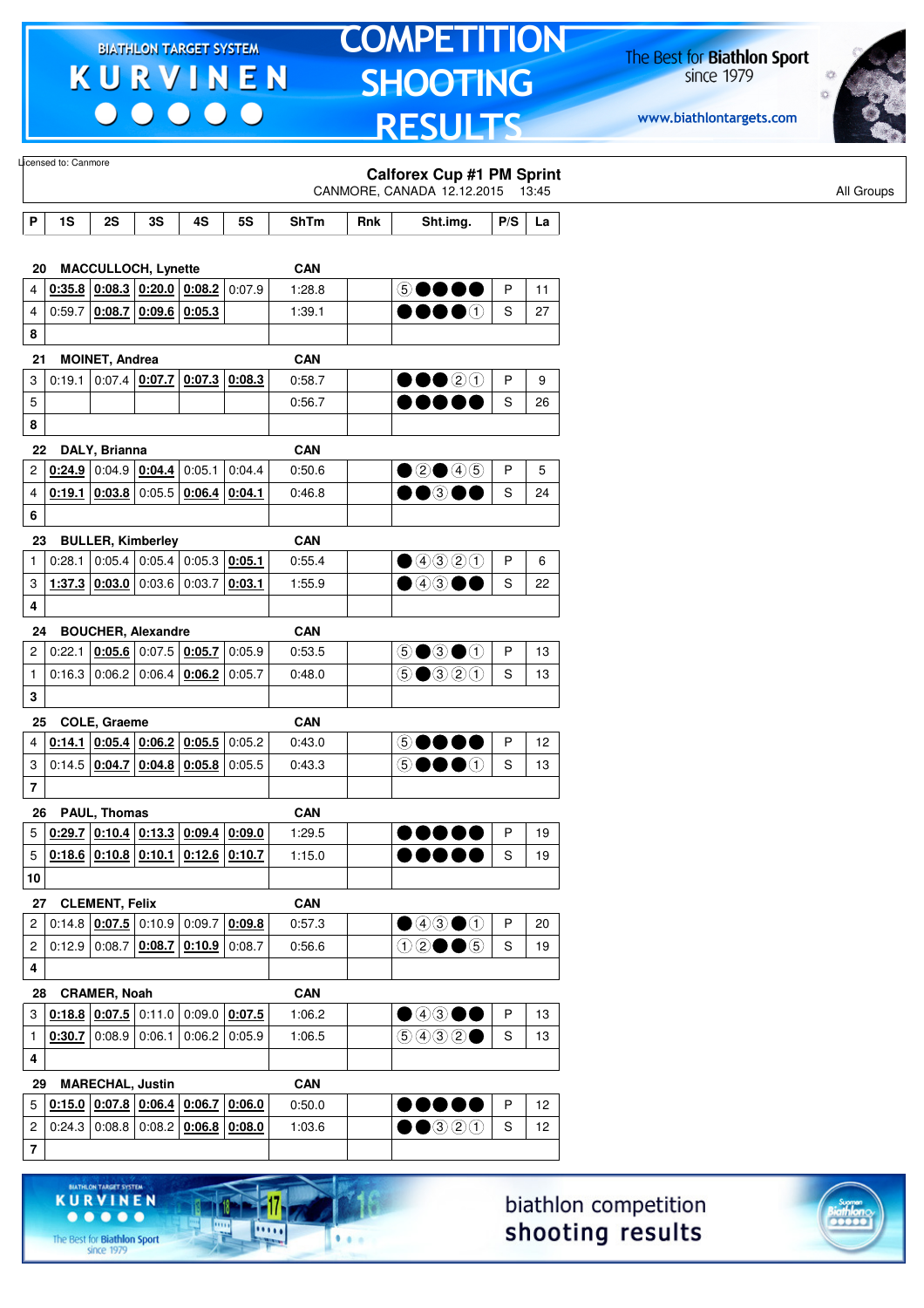$\begin{array}{c|c|c|c|c} \hline \bullet & \bullet & \bullet & \bullet & \bullet \end{array}$ 

# **TOMPETITION SHOOTING RESULTS**

The Best for **Biathlon Sport**<br>since 1979

www.biathlontargets.com



|                         | Licensed to: Canmore |                         |                                              |                 |           |                      |     | <b>Calforex Cup #1 PM Sprint</b>            |               |    |
|-------------------------|----------------------|-------------------------|----------------------------------------------|-----------------|-----------|----------------------|-----|---------------------------------------------|---------------|----|
|                         |                      |                         |                                              |                 |           |                      |     | CANMORE, CANADA 12.12.2015 13:45            |               |    |
| P                       | 1S                   | 2S                      | 3S                                           | 4S              | <b>5S</b> | <b>ShTm</b>          | Rnk | Sht.img.                                    | P/S           | La |
|                         |                      |                         |                                              |                 |           |                      |     |                                             |               |    |
| 30                      |                      | <b>HOPKINS, Matthew</b> |                                              |                 |           | <b>CAN</b>           |     |                                             |               |    |
| $\overline{c}$          |                      |                         | $0.16.1$ 0.08.9 0.07.8                       | $0.07.8$ 0:05.6 |           | 0:54.1               |     | $\bigcirc$ 4320                             | P             | 11 |
| 4                       |                      |                         | $0.11.5$ 0:09.2 0:09.5 0:05.7 0:05.2         |                 |           | 0:50.0               |     | 00020                                       | S             | 11 |
| 6                       |                      |                         |                                              |                 |           |                      |     |                                             |               |    |
| 31                      |                      |                         | <b>LINKLATER, Callum</b>                     |                 |           | <b>CAN</b>           |     |                                             |               |    |
| 4                       | 1:00.3               | 0:09.0                  | 0:05.4                                       | 0:03.1          | 0:02.6    | 1:29.9               |     | $\bullet\bullet$ 300                        | P             | 4  |
| 0                       |                      |                         | $0.38.4$ 0.05.0 0.04.3                       | 0:04.1          | 0.02.7    | 1:03.0               |     | 99900                                       | S             | 2  |
| 4                       |                      |                         |                                              |                 |           |                      |     |                                             |               |    |
| 32                      |                      | FORER, Henry            |                                              |                 |           | <b>CAN</b>           |     |                                             |               |    |
| 3                       |                      |                         | $0.30.1$ 0.07.6 0.06.4                       | $0:08.4$ 0:07.4 |           | 1:05.2               |     | $\bullet\bullet\textcircled{\scriptsize 4}$ | P             | 3  |
| 4                       |                      |                         | $0:26.0$ $0:04.7$ $0:04.3$ $0:05.7$ $0:05.0$ |                 |           | 0:51.9               |     | $\oplus \bullet \bullet$                    | S             | 3  |
| $\overline{7}$          |                      |                         |                                              |                 |           |                      |     |                                             |               |    |
| 33                      |                      | <b>CROSS, Callum</b>    |                                              |                 |           | CAN                  |     |                                             |               |    |
| 3                       |                      |                         | $0:22.9$ 0:09.6 0:13.2 0:08.2 0:07.8         |                 |           | 1:07.2               |     | $\bullet$ $\bullet$ 3 4 $\bullet$           | P             | 20 |
| $\overline{\mathbf{c}}$ | $0:22.6$ 0:09.1      |                         | 0:09.2                                       | $0:08.9$ 0:08.9 |           | 1:07.5               |     | $\bullet$ 20 $\bullet$ 5                    | S             | 18 |
| 5                       |                      |                         |                                              |                 |           |                      |     |                                             |               |    |
| 34                      |                      | HUPE, Aidan             |                                              |                 |           | <b>CAN</b>           |     |                                             |               |    |
| $\mathbf{1}$            |                      |                         | $0.24.6$ 0.07.2 0.07.5                       | 0:07.6          | 0:06.9    | 0:59.6               |     | 9932                                        | P             | 15 |
| 2                       |                      | 0.25.4   0.09.0         | 0:11.5                                       | $0:06.9$ 0:06.5 |           | 1:05.8               |     | 6000                                        | S             | 15 |
| 3                       |                      |                         |                                              |                 |           |                      |     |                                             |               |    |
| 35                      |                      | <b>BAERGEN, Bjorn</b>   |                                              |                 |           | <b>CAN</b>           |     |                                             |               |    |
| $\mathbf{1}$            |                      |                         | $0:13.6$ 0:06.6 0:05.5                       | $0:06.2$ 0:07.1 |           | 0:44.9               |     | 9932                                        | P             | 18 |
| 5                       |                      |                         | 0.16.6   0.07.0   0.08.9                     | $0:08.3$ 0:05.4 |           | 0:52.0               |     |                                             | S             | 20 |
| 6                       |                      |                         |                                              |                 |           |                      |     |                                             |               |    |
| 36                      |                      | WOODS, Cale             |                                              |                 |           | <b>USA</b>           |     |                                             |               |    |
| $\mathbf{2}$            |                      |                         | $0:13.8$ $0:05.1$ $0:15.3$ 0:06.5 0:05.2     |                 |           | 0:50.9               |     | $0 \bullet 40$                              | P             | 19 |
| 3                       |                      |                         | $0:12.9$ $0:04.0$ $0:04.2$ 0:04.3 0:04.8     |                 |           | 0:39.4               |     | $\theta \bullet \Theta$                     | ${\mathbb S}$ | 19 |
| ${\bf 5}$               |                      |                         |                                              |                 |           |                      |     |                                             |               |    |
| 37                      |                      | <b>MOSES, Samuel</b>    |                                              |                 |           | <b>CAN</b>           |     |                                             |               |    |
| $\mathbf{1}$            |                      |                         | $0.26.1$ 0.04.9 0.04.0 0.05.0 0.03.6         |                 |           | 0:49.7               |     | ④④③①                                        | P             | 12 |
| $\overline{c}$          |                      |                         | $0.34.9$ 0.06.3 0.04.3 0.04.9                |                 |           | 1:22.0               |     | $\bullet\bullet$ 320                        | S             | 13 |
| 3                       |                      |                         |                                              |                 |           |                      |     |                                             |               |    |
|                         |                      |                         |                                              |                 |           |                      |     |                                             |               |    |
| 3                       |                      | 38 EYRE, Findlay        | $0:16.2$ 0:06.4 $0:04.7$ 0:06.4 0:06.9       |                 |           | <b>CAN</b><br>0:47.4 |     | $\bullet\bullet\textcircled{20}$            | P             | 11 |
|                         |                      |                         | $0.15.2$ $0.07.3$ $0.07.0$ $0.04.9$ $0.08.0$ |                 |           |                      |     | 5●●●●                                       |               |    |
| 4                       |                      |                         |                                              |                 |           | 0:50.0               |     |                                             | S             | 11 |
| $\overline{\mathbf{7}}$ |                      |                         |                                              |                 |           |                      |     |                                             |               |    |
| 39                      |                      | PAUL, Jack              |                                              |                 |           | <b>CAN</b>           |     |                                             |               |    |
| $\mathbf{3}$            |                      |                         | $0.23.9$ $0.06.9$ $0.06.9$ $0.01.3$ 0.05.0   |                 |           | 0:58.6               |     | $\bullet\bullet$ 35 $\bullet$               | $\mathsf{P}$  | 20 |
| $\overline{\mathbf{4}}$ |                      |                         | $0.20.0$ $0.07.9$ $0.04.9$ $0.05.4$ $0.04.9$ |                 |           | 1:29.2               |     | $\bullet\bullet$ 300                        | S             | 23 |
| $\overline{\mathbf{7}}$ |                      |                         |                                              |                 |           |                      |     |                                             |               |    |
|                         |                      |                         |                                              |                 |           |                      |     |                                             |               |    |

biathlon competition shooting results



KURVINEN

17.

 $\frac{1}{2}$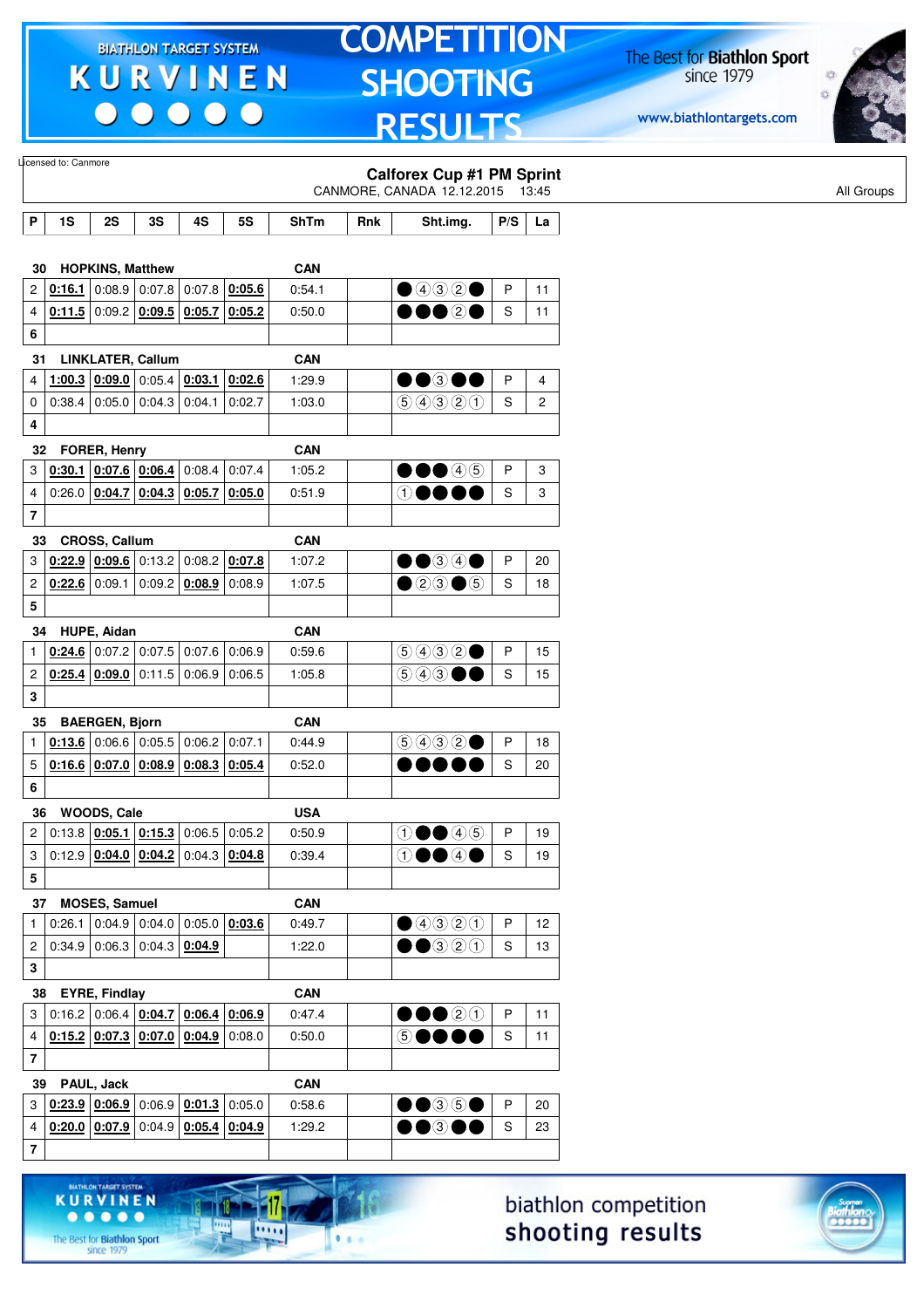$\begin{array}{c|c|c|c|c} \hline \bullet & \bullet & \bullet & \bullet & \bullet \end{array}$ 

ARGET SYSTE

17

**DOM:** 

 $1.1.1$ 

**KURVINEN** 

 $. . . . .$ 

The Best for **Biathlon Sport**<br>since 1979

# **TOMPETITION SHOOTING RESULTS**

The Best for **Biathlon Sport**<br>since 1979



|                         | Licensed to: Canmore |                         |                                                                            |                 |                 |             |     | <b>Calforex Cup #1 PM Sprint</b><br>CANMORE, CANADA 12.12.2015   |     | 13:45          |
|-------------------------|----------------------|-------------------------|----------------------------------------------------------------------------|-----------------|-----------------|-------------|-----|------------------------------------------------------------------|-----|----------------|
| P                       | 1S                   | 2S                      | 3S                                                                         | 4S              | <b>5S</b>       | <b>ShTm</b> | Rnk | Sht.img.                                                         | P/S | La             |
|                         |                      |                         |                                                                            |                 |                 |             |     |                                                                  |     |                |
| 40                      |                      | <b>NEIL, Quinn</b>      |                                                                            |                 |                 | <b>CAN</b>  |     |                                                                  |     |                |
| 2                       |                      |                         | $0.16.4$ 0.07.4 0.09.9                                                     | $0:09.8$ 0:07.8 |                 | 0:56.7      |     | $\bigcirc$ 4320                                                  | P   | 6              |
| 0                       |                      |                         | $0:19.5$ 0:07.8 0:08.4                                                     |                 | $0:12.2$ 0:10.2 | 1:02.6      |     | 9990                                                             | S   | 6              |
| 2                       |                      |                         |                                                                            |                 |                 |             |     |                                                                  |     |                |
| 41                      |                      | HOLASH, Noah            |                                                                            |                 |                 | <b>CAN</b>  |     |                                                                  |     |                |
| 3                       |                      |                         | $0:24.8$ 0:07.1 0:04.8 0:06.6 0:07.3                                       |                 |                 | 1:03.4      |     | 00020                                                            | P   | 10             |
| 4                       | 0:19.1               |                         | $\vert$ 0:07.0 $\vert$ 0:06.2 $\vert$ 0:07.0 $\vert$ 0:04.2                |                 |                 | 0:54.2      |     | $\bullet$ 4000                                                   | S   | 13             |
| $\overline{\mathbf{7}}$ |                      |                         |                                                                            |                 |                 |             |     |                                                                  |     |                |
| 42                      |                      | JOHNSON, Colby          |                                                                            |                 |                 | <b>CAN</b>  |     |                                                                  |     |                |
| 4                       |                      |                         | $0.24.9$ $0.04.9$ $0.06.2$ 0:04.0 $0.03.3$                                 |                 |                 | 0:52.6      |     | $\bullet$ 4000                                                   | P   | $\overline{4}$ |
| 2                       | 0:21.1               |                         | $0.03.2$ 0:03.4                                                            | 0:03.7          | 0:03.3          | 0:41.3      |     | $\circledcirc$ $\bullet$ $\circledcirc$                          | S   | $\overline{4}$ |
| 6                       |                      |                         |                                                                            |                 |                 |             |     |                                                                  |     |                |
| 43                      |                      | <b>HARTNETT, Soren</b>  |                                                                            |                 |                 | <b>USA</b>  |     |                                                                  |     |                |
| 3                       | 0:29.9               |                         | $0.09.0$ 0:07.5 $0.06.5$ 0:04.2                                            |                 |                 | 1:16.0      |     | 1●3●●                                                            | P   | 18             |
| 2                       |                      |                         | $0:33.6$ 0:12.7 0:06.8 0:06.2 0:05.9                                       |                 |                 | 1:13.3      |     | 123●●                                                            | S   | 19             |
| 5                       |                      |                         |                                                                            |                 |                 |             |     |                                                                  |     |                |
| 44                      |                      | <b>NIVEN, Avry</b>      |                                                                            |                 |                 | <b>CAN</b>  |     |                                                                  |     |                |
| $\mathbf{1}$            |                      |                         | $0.17.2$   0.07.6   0.05.8   0.04.5                                        |                 | 0:06.1          | 0:48.2      |     | $\bigcirc$ 4300                                                  | P   | 5              |
| $\mathbf{1}$            |                      |                         | $0.14.4   0.05.9   0.16.0   0.11.3   0.15.7$                               |                 |                 | 1:12.3      |     | $\odot$ $\odot$ $\odot$ $\odot$ $\odot$                          | S   | 5              |
| $\mathbf 2$             |                      |                         |                                                                            |                 |                 |             |     |                                                                  |     |                |
| 45                      |                      | <b>GAUTHIER, Simon</b>  |                                                                            |                 |                 | <b>CAN</b>  |     |                                                                  |     |                |
| 3                       | 0:09.8               |                         | $0.05.2$ 0.06.3 0.05.4                                                     |                 | 0:05.2          | 0:37.8      |     | 5●●2●                                                            | P   | 11             |
| 3                       |                      |                         | $0:10.4$ 0:04.5 0:04.4                                                     | $0:04.3$ 0:04.9 |                 | 0:34.4      |     | $\bullet$ 43 $\bullet\bullet$                                    | S   | 12             |
| 6                       |                      |                         |                                                                            |                 |                 |             |     |                                                                  |     |                |
| 46                      |                      | <b>BRINDLE, Oliver</b>  |                                                                            |                 |                 | <b>CAN</b>  |     |                                                                  |     |                |
| 2                       |                      |                         | $0.22.6$   0.06.7   0.07.0   0.07.4   0.07.9                               |                 |                 | 1:02.7      |     | $\bigcirc$ 43 $\bigcirc$ 1                                       | P   | 12             |
| 0                       |                      |                         | $0.12.2   0.07.5   0.07.0   0.07.0   0.09.9$                               |                 |                 | 0:50.8      |     | 99900                                                            | S   | 12             |
| $\mathbf 2$             |                      |                         |                                                                            |                 |                 |             |     |                                                                  |     |                |
|                         | 47 BOBIER, Sol       |                         |                                                                            |                 |                 | <b>CAN</b>  |     |                                                                  |     |                |
| 1                       |                      |                         | $0.31.9$ 0.06.5 0.04.4 0.04.8                                              |                 |                 | 0:52.3      |     | $0$ $0$ $0$ $3$ $4$                                              | P   | 3              |
| 3                       |                      |                         | $0.30.3$ $0.06.8$ 0.06.6 $0.05.7$ 0.06.6                                   |                 |                 | 1:01.3      |     | $\bullet\bullet$ 3 $\bullet$ 5                                   | S   | 4              |
| 4                       |                      |                         |                                                                            |                 |                 |             |     |                                                                  |     |                |
| 48                      |                      | <b>WALCH, Naomi</b>     |                                                                            |                 |                 | CAN         |     |                                                                  |     |                |
| $\mathbf{1}$            |                      |                         | $0:13.4   0:05.0   0:04.4   0:05.0   0:05.4$                               |                 |                 | 0:39.7      |     | $\bigcirc \bigcirc \bigcirc \bigcirc \bigcirc \bigcirc \bigcirc$ | P   | 10             |
| $\mathbf{1}$            |                      |                         | $0:13.1$ $0:05.5$ $0:04.9$ $0:05.6$ $0:05.7$                               |                 |                 | 0:41.1      |     | $\bigcirc \bigcirc \bigcirc \bigcirc \bigcirc$                   | S   | 11             |
| 2                       |                      |                         |                                                                            |                 |                 |             |     |                                                                  |     |                |
| 49                      |                      | <b>SELLERS, Kjirsti</b> |                                                                            |                 |                 | CAN         |     |                                                                  |     |                |
| 3                       |                      |                         | $0.37.0   0.09.6   0.08.7   0.15.4   0.10.4$                               |                 |                 | 1:29.0      |     | $\bullet\bullet\textcircled{2}\textcircled{1}$                   | P   | 22             |
| 3                       |                      |                         | $\vert$ 0:52.4 $\vert$ 0:22.7 $\vert$ 0:33.9 $\vert$ 0:16.7 $\vert$ 0:16.3 |                 |                 | 2:30.9      |     | 5●3●●                                                            | S   | 22             |
| 6                       |                      |                         |                                                                            |                 |                 |             |     |                                                                  |     |                |
|                         |                      |                         |                                                                            |                 |                 |             |     |                                                                  |     |                |



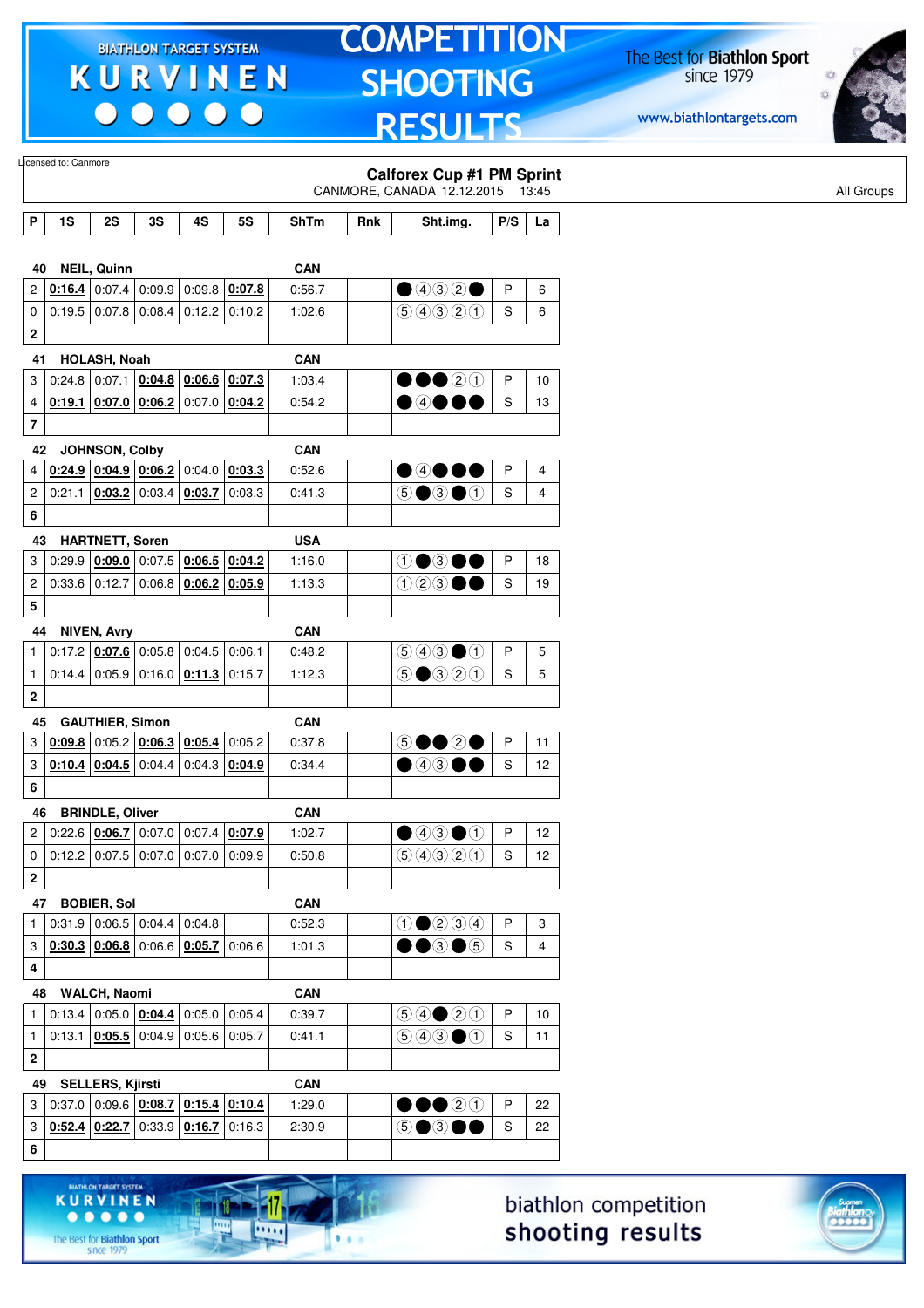$\begin{array}{c|c|c|c|c} \hline \bullet & \bullet & \bullet & \bullet & \bullet \end{array}$ 

HLON TARGET SYSTEM

17

11111

 $1.1.1$ 

**KURVINEN** 

 $\begin{array}{ccccccccccccccccc} \bullet & \bullet & \bullet & \bullet & \bullet & \bullet & \bullet \end{array}$ 

The Best for **Biathlon Sport**<br>since 1979

# **TOMPETITION SHOOTING RESULTS**

The Best for **Biathlon Sport**<br>since 1979



|                           | Licensed to: Canmore |                        |                                                                                                                      |                        |                 |            |     |                                                                                        |     |    |
|---------------------------|----------------------|------------------------|----------------------------------------------------------------------------------------------------------------------|------------------------|-----------------|------------|-----|----------------------------------------------------------------------------------------|-----|----|
|                           |                      |                        |                                                                                                                      |                        |                 |            |     | <b>Calforex Cup #1 PM Sprint</b><br>CANMORE, CANADA 12.12.2015 13:45                   |     |    |
|                           |                      |                        |                                                                                                                      |                        |                 |            |     |                                                                                        |     |    |
| P                         | 1S                   | 2S                     | 3S                                                                                                                   | 4S                     | <b>5S</b>       | ShTm       | Rnk | Sht.img.                                                                               | P/S | La |
|                           |                      |                        |                                                                                                                      |                        |                 |            |     |                                                                                        |     |    |
| 50                        |                      | FIXSEN, Ivy            |                                                                                                                      |                        |                 | <b>CAN</b> |     |                                                                                        |     |    |
| 4                         |                      |                        | $0:35.3$ $0:06.9$ $0:08.2$ $0:08.9$ $0:08.1$                                                                         |                        |                 | 1:17.8     |     | $\circ\bullet\bullet\bullet$                                                           | P   | 3  |
| 4                         |                      | 0.30.1   0.05.9        |                                                                                                                      | $0.07.7$ 0.09.3 0.10.0 |                 | 1:11.9     |     | $\bullet\bullet$ 300                                                                   | S   | 3  |
| 8                         |                      |                        |                                                                                                                      |                        |                 |            |     |                                                                                        |     |    |
| 51                        |                      | <b>JENSEN, Liv</b>     |                                                                                                                      |                        |                 | <b>CAN</b> |     |                                                                                        |     |    |
| 5                         |                      |                        | $0.54.5$ $0.13.5$ $0.15.6$ $0.17.7$                                                                                  |                        | 0:16.4          | 2:13.4     |     | D 8 8 1<br>J۸                                                                          | P   | 17 |
| 3                         |                      |                        | $0:27.5$ 0:20.0 0:11.8                                                                                               | 0:13.1                 | 0:12.5          | 1:40.3     |     | 00020                                                                                  | S   | 16 |
| 3                         |                      |                        | $0.46.2$ 0:06.5 0:05.9 0:07.1 0:06.4                                                                                 |                        |                 | 1:20.8     |     | $\bullet$ $\bullet$ 3 2 $\bullet$                                                      | P   | 8  |
| 11                        |                      |                        |                                                                                                                      |                        |                 |            |     |                                                                                        |     |    |
|                           | 52 ALGRA, Sophia     |                        |                                                                                                                      |                        |                 | <b>CAN</b> |     |                                                                                        |     |    |
| 1                         |                      |                        | $0:21.7$ 0:06.7 0:11.8 0:12.0 0:05.9                                                                                 |                        |                 | 1:05.9     |     | $0$ $0$ $0$ $0$ $0$                                                                    | P   | 6  |
| $\mathbf{1}$              | 0:20.4               | 0:06.9                 | 0:07.2                                                                                                               | 0:06.1                 | 0:04.9          | 0:53.6     |     | $0$ $0$ $0$ $0$ $0$                                                                    | S   | 6  |
| $\mathbf 2$               |                      |                        |                                                                                                                      |                        |                 |            |     |                                                                                        |     |    |
| 53                        |                      | <b>MARINO, Anna</b>    |                                                                                                                      |                        |                 | <b>CAN</b> |     |                                                                                        |     |    |
| 3                         |                      |                        | $0.27.0$ 0:12.6 $0.10.5$ 0:10.6 0:11.1                                                                               |                        |                 | 1:21.1     |     | ●2●●5                                                                                  | P   | 23 |
| 3                         |                      |                        |                                                                                                                      |                        |                 |            |     |                                                                                        |     |    |
| 54                        |                      | <b>BROWN, Abigail</b>  |                                                                                                                      |                        |                 | CAN        |     |                                                                                        |     |    |
| 4                         |                      | 0.57.7   0.04.1        |                                                                                                                      | $0:05.8$ 0:05.7        | 0:07.3          | 1:26.5     |     | $\bullet\bullet\bullet\circ$                                                           | P   | 2  |
| 4                         |                      | $0:22.1$ 0:06.1        | 0:08.2                                                                                                               |                        | $0:07.5$ 0:05.6 | 0:56.0     |     | ●④●●●                                                                                  | S   | 4  |
| 8                         |                      |                        |                                                                                                                      |                        |                 |            |     |                                                                                        |     |    |
| 55                        |                      | <b>MARNIK, Emma</b>    |                                                                                                                      |                        |                 | <b>CAN</b> |     |                                                                                        |     |    |
| 1                         |                      |                        | $0:19.2$ 0:10.3 0:10.8 0:09.2                                                                                        |                        | 0:09.5          | 1:05.7     |     | $\bigcirc$ $\bigcirc$ $\bigcirc$ $\bigcirc$ $\bigcirc$                                 | P   | 14 |
| $\mathbf{1}$              |                      |                        | $0:26.2$ $0:07.8$ 0:12.5 0:09.3 0:10.1                                                                               |                        |                 | 1:13.6     |     | $\circledcirc \circledcirc \bullet \circlearrowleft$                                   | S   | 14 |
| $\mathbf{2}$              |                      |                        |                                                                                                                      |                        |                 |            |     |                                                                                        |     |    |
|                           |                      |                        |                                                                                                                      |                        |                 |            |     |                                                                                        |     |    |
| 56                        |                      |                        | <b>LINKLATER, Helena</b>                                                                                             |                        |                 | <b>CAN</b> |     |                                                                                        |     |    |
| 5                         |                      |                        | $\left  \frac{0.20.3}{0.08.4} \right $ $\left  \frac{0.08.5}{0.09.0} \right $ $\left  \frac{0.05.9}{0.05.9} \right $ |                        |                 | 0:58.8     |     |                                                                                        | P   | 3  |
| 0                         |                      |                        | $0.19.5$ 0.09.8 0.07.0 0.08.0 0.05.1                                                                                 |                        |                 | 0:54.0     |     | 9990                                                                                   | S   | 3  |
| 5                         |                      |                        |                                                                                                                      |                        |                 |            |     |                                                                                        |     |    |
| 57                        |                      |                        | <b>TROUILLOT, Oranne</b>                                                                                             |                        |                 | CAN        |     |                                                                                        |     |    |
| 3                         |                      |                        | $0.24.0$ $0.06.1$ $0.05.0$ $0.08.9$ 0.06.4                                                                           |                        |                 | 1:00.6     |     | 50000                                                                                  | P   | 17 |
| $\ensuremath{\mathsf{3}}$ |                      |                        | $0.20.4$ $0.09.3$ $0.07.9$ $0.06.6$ 0.04.9                                                                           |                        |                 | 0:56.8     |     | <b>5●3●●</b>                                                                           | S   | 20 |
| 6                         |                      |                        |                                                                                                                      |                        |                 |            |     |                                                                                        |     |    |
|                           | 58 JENSEN, Anika     |                        |                                                                                                                      |                        |                 | CAN        |     |                                                                                        |     |    |
| 1                         |                      |                        | $0:42.5$ $0:17.2$ 0:15.6 0:27.5 0:15.8                                                                               |                        |                 | 2:11.9     |     | $\textcircled{\scriptsize{9}}\textcircled{\scriptsize{9}}\textcircled{\scriptsize{1}}$ | P   | 17 |
| 3                         |                      |                        | $0.42.9$ $0.52.4$ $0.15.5$ $0.24.0$ $0.23.7$                                                                         |                        |                 | 2:49.5     |     | 6●●<br>$\bullet$                                                                       | S   | 16 |
| 4                         |                      |                        |                                                                                                                      |                        |                 |            |     |                                                                                        |     |    |
| 59                        |                      | <b>GILLILAND, Sage</b> |                                                                                                                      |                        |                 | <b>CAN</b> |     |                                                                                        |     |    |
| $\mathbf{1}$              |                      |                        | $0.19.2$ $0.09.3$ $0.09.8$ $0.09.2$ $0.09.4$                                                                         |                        |                 | 1:04.5     |     | $\textcircled{\scriptsize{9}}\textcircled{\scriptsize{9}}\textcircled{\scriptsize{1}}$ | P   | 12 |
| 2                         |                      |                        | $0.23.0$ 0:08.4 0:08.7 0:08.6 0:10.3                                                                                 |                        |                 | 1:05.3     |     | $\bullet$ 432 $\bullet$                                                                | S   | 10 |
| 3                         |                      |                        |                                                                                                                      |                        |                 |            |     |                                                                                        |     |    |
|                           |                      |                        |                                                                                                                      |                        |                 |            |     |                                                                                        |     |    |

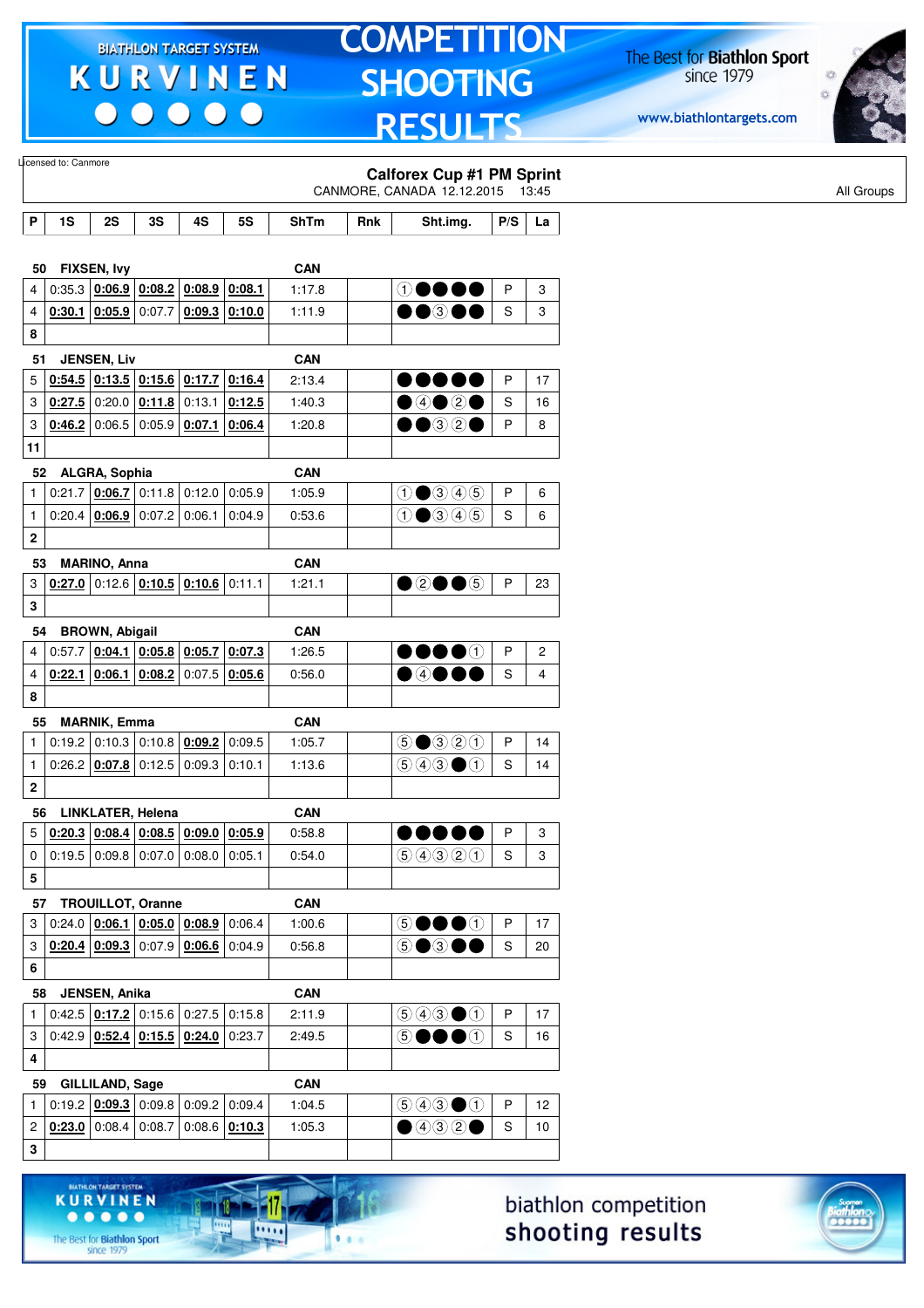$\begin{array}{c|c|c|c|c} \hline \bullet & \bullet & \bullet & \bullet & \bullet \end{array}$ 

# **TOMPETITION SHOOTING RESULTS**

The Best for **Biathlon Sport**<br>since 1979

www.biathlontargets.com



|                         | Licensed to: Canmore |                        |                                                                    |        |                                              |            |     |                                                                      |               |    |  |
|-------------------------|----------------------|------------------------|--------------------------------------------------------------------|--------|----------------------------------------------|------------|-----|----------------------------------------------------------------------|---------------|----|--|
|                         |                      |                        |                                                                    |        |                                              |            |     | <b>Calforex Cup #1 PM Sprint</b><br>CANMORE, CANADA 12.12.2015 13:45 |               |    |  |
| P                       | 1S                   | 2S                     | 3S                                                                 | 4S     | <b>5S</b>                                    | ShTm       | Rnk | Sht.img.                                                             | P/S           | La |  |
|                         |                      |                        |                                                                    |        |                                              |            |     |                                                                      |               |    |  |
| 60                      |                      | SMITH, Isabella        |                                                                    |        |                                              | <b>CAN</b> |     |                                                                      |               |    |  |
| $\mathbf{2}$            |                      |                        | $0.32.8$ $0.06.0$ 0.06.5 0.07.2 0.05.6                             |        |                                              | 1:03.7     |     | 00000                                                                | P             | 3  |  |
| $\overline{\mathbf{c}}$ |                      |                        | $0.26.2$ $0.06.1$ 0:07.3 0:04.8 0:04.6                             |        |                                              | 0:56.3     |     | $\bullet\bullet$ 345                                                 | S             | 3  |  |
| 4                       |                      |                        |                                                                    |        |                                              |            |     |                                                                      |               |    |  |
| 61                      |                      | <b>LOVSTROM, Reid</b>  |                                                                    |        |                                              | <b>CAN</b> |     |                                                                      |               |    |  |
| 2                       | 0:16.9               | 0:03.4                 | 0:02.3                                                             | 0:02.5 | 0:02.3                                       | 0:34.7     |     | ④④③③                                                                 | $\mathsf{P}$  | 10 |  |
| $\overline{\mathbf{c}}$ |                      |                        | 0:17.4   0:03.5   0:02.7                                           |        | $0:04.3$ 0:02.3                              | 0:37.4     |     | $\bigcirc$ 4 $\bigcirc$ 2 $\bigcirc$                                 | S             | 12 |  |
| 4                       |                      |                        |                                                                    |        |                                              |            |     |                                                                      |               |    |  |
| 62                      |                      |                        | <b>BURKHART, Nikolas</b>                                           |        |                                              | <b>USA</b> |     |                                                                      |               |    |  |
| $\overline{c}$          |                      |                        | $0.30.5$ $0.08.9$ 0.05.8 0.06.0 0.05.8                             |        |                                              | 1:06.3     |     | $\circledcirc \circledcirc \bullet \bullet$                          | $\mathsf{P}$  | 24 |  |
| $\mathbf{1}$            |                      | $0:13.3$ 0:05.5 0:05.1 |                                                                    |        | $0:04.9$ 0:04.7                              | 0:42.9     |     | ④④②⑦①                                                                | S             | 24 |  |
| 3                       |                      |                        |                                                                    |        |                                              |            |     |                                                                      |               |    |  |
| 63                      |                      | LOVE, Alex             |                                                                    |        |                                              | <b>USA</b> |     |                                                                      |               |    |  |
| 4                       |                      |                        | $0.18.3$ $0.07.2$ $0.07.2$ $0.09.2$                                |        | 0:05.7                                       | 0:57.6     |     | $\bullet\bullet\bullet\circ$                                         | P             | 19 |  |
| 3                       | 0:21.7               |                        | $0:05.8$ $0:06.3$ $0:06.2$ 0:06.3                                  |        |                                              | 0:56.7     |     | 12●●●                                                                | S             | 19 |  |
| $\bf 7$                 |                      |                        |                                                                    |        |                                              |            |     |                                                                      |               |    |  |
| 64                      |                      | <b>PULLEN, Tommy</b>   |                                                                    |        |                                              | <b>USA</b> |     |                                                                      |               |    |  |
| 3                       |                      |                        | $0.34.0$ $0.06.1$ $0.05.6$ 0.06.1                                  |        | 0:05.3                                       | 1:10.7     |     | $\theta$ 000                                                         | $\mathsf{P}$  | 24 |  |
| 5                       |                      |                        | $0:31.2$ 0:05.6 0:05.1                                             |        | $0:05.5$ 0:06.6                              | 1:25.6     |     |                                                                      | S             | 24 |  |
| 8                       |                      |                        |                                                                    |        |                                              |            |     |                                                                      |               |    |  |
| 65                      |                      | <b>WALKER, Beau</b>    |                                                                    |        |                                              | <b>USA</b> |     |                                                                      |               |    |  |
| $\overline{c}$          |                      |                        | $0.28.4$ 0.06.7 $0.06.9$ 0.08.3 0.06.5                             |        |                                              | 1:08.2     |     | $02 \bullet 4 \bullet$                                               | $\mathsf{P}$  | 20 |  |
| 4                       |                      |                        | $0.35.3$ 0.08.7 0.11.6 0.07.1 0.09.5                               |        |                                              | 1:22.0     |     | DOOG                                                                 | S             | 20 |  |
| 6                       |                      |                        |                                                                    |        |                                              |            |     |                                                                      |               |    |  |
| 66                      |                      |                        | <b>GROENEVELD, Will</b>                                            |        |                                              | <b>CAN</b> |     |                                                                      |               |    |  |
| $\mathbf{1}$            |                      |                        | <b>0:22.9</b> 0:05.0 0:06.9 0:05.7 0:06.2                          |        |                                              | 0:52.3     |     | 9992                                                                 | $\mathsf{P}$  | 8  |  |
| 2                       |                      |                        |                                                                    |        | $0.23.1   0.05.7   0.05.4   0.04.8   0.02.7$ | 0:52.4     |     | 50020                                                                | ${\mathsf S}$ | 9  |  |
| 3                       |                      |                        |                                                                    |        |                                              |            |     |                                                                      |               |    |  |
| 67                      |                      | <b>BURQUIST, Eric</b>  |                                                                    |        |                                              | <b>USA</b> |     |                                                                      |               |    |  |
| 3                       |                      |                        | $0.27.7$ $0.10.9$ $0.06.6$ 0.07.6 0.07.1                           |        |                                              | 1:09.2     |     | $\bullet\bullet\overline{\circ\circ}$                                | $\mathsf{P}$  | 18 |  |
| 3                       |                      |                        | $0:19.2$ $0:07.3$ $0:06.4$ 0:06.2 0:05.7                           |        |                                              | 0:52.0     |     | $\theta$ 0040                                                        | S             | 18 |  |
| 6                       |                      |                        |                                                                    |        |                                              |            |     |                                                                      |               |    |  |
| 68                      |                      |                        | ZAPLOTINSKY, Derek                                                 |        |                                              | <b>CAN</b> |     |                                                                      |               |    |  |
| 0                       |                      |                        |                                                                    |        |                                              |            |     |                                                                      |               |    |  |
| 69                      |                      | <b>MOTT, Michael</b>   |                                                                    |        |                                              | <b>USA</b> |     |                                                                      |               |    |  |
| 0                       |                      |                        | $0.30.6$ 0.07.3 0.07.8 0.05.5 0.06.6                               |        |                                              | 1:04.6     |     | 9990                                                                 | $\mathsf{P}$  | 17 |  |
| $\overline{\mathbf{c}}$ |                      |                        | 0:33.2 $\vert$ 0:05.0 $\vert$ 0:05.4 $\vert$ 0:06.2 $\vert$ 0:05.4 |        |                                              | 1:02.9     |     | $\circledcirc$ $\bullet$ $\circledcirc$                              | S             | 17 |  |
|                         |                      |                        |                                                                    |        |                                              |            |     |                                                                      |               |    |  |





The Best for **Biathlon Sport**<br>since 1979

TARGET SYSTEM

17

 $\overline{\cdots}$ 

 $1.1.1$ 

**KURVINEN** 

 $\begin{array}{ccccccccccccccccc} \bullet & \bullet & \bullet & \bullet & \bullet & \bullet & \bullet \end{array}$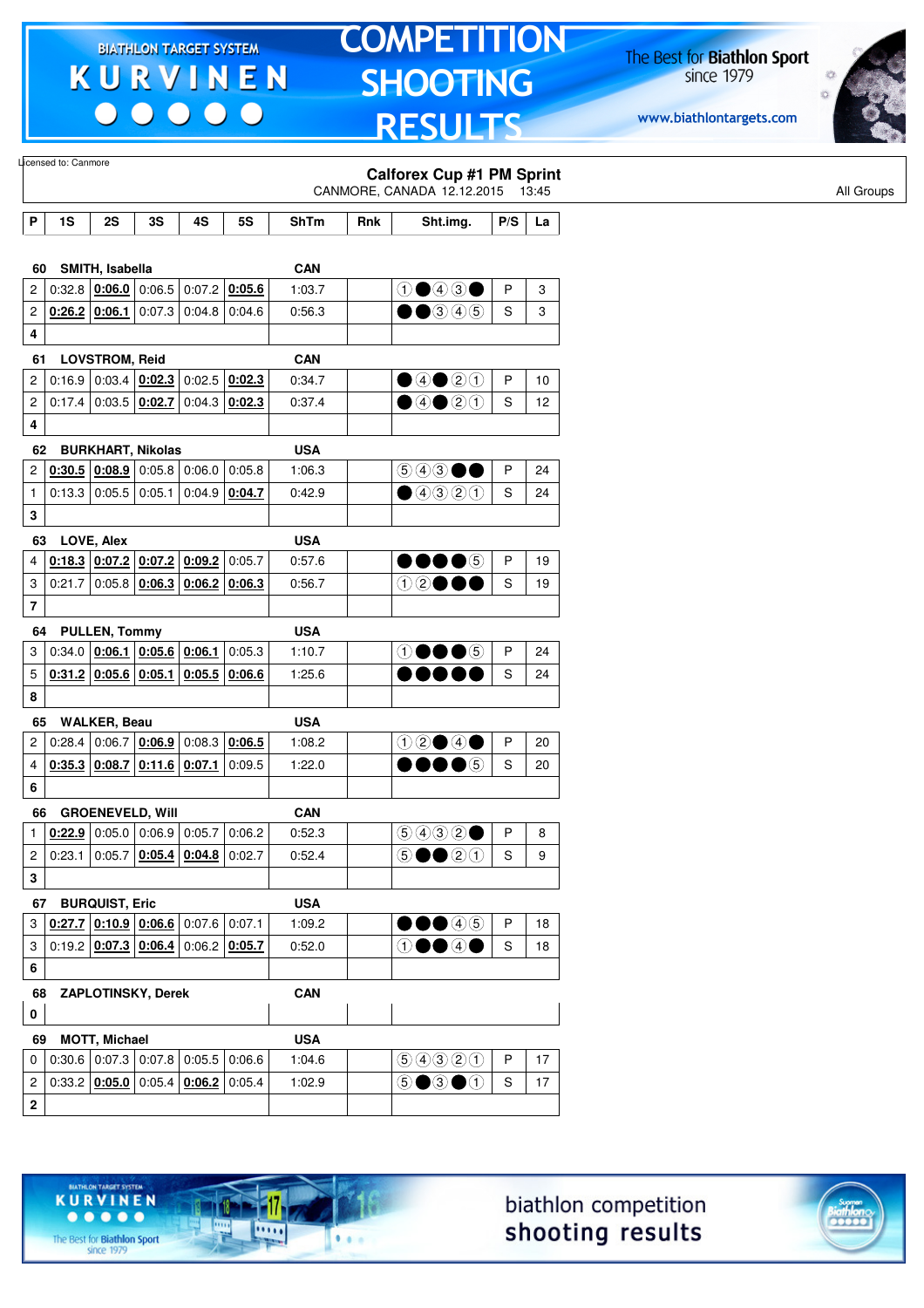$\begin{array}{c|c|c|c|c} \hline \bullet & \bullet & \bullet & \bullet & \bullet \end{array}$ 

# **TOMPETITION SHOOTING RESULTS**

The Best for **Biathlon Sport**<br>since 1979

www.biathlontargets.com



|                | Licensed to: Canmore |                                              |        |                 |           |             |     | <b>Calforex Cup #1 PM Sprint</b><br>CANMORE, CANADA 12.12.2015 13:45 |              |                |
|----------------|----------------------|----------------------------------------------|--------|-----------------|-----------|-------------|-----|----------------------------------------------------------------------|--------------|----------------|
| P              | 1S                   | 2S                                           | 3S     | 4S              | <b>5S</b> | <b>ShTm</b> | Rnk | Sht.img.                                                             | P/S          | La             |
|                | 70                   | <b>GILLETT, Matthew</b>                      |        |                 |           | <b>CAN</b>  |     |                                                                      |              |                |
| $\overline{c}$ |                      | $0.08.2$ 0:08.7 0:06.5 $0.06.2$ 0:04.5       |        |                 |           | 2:00.0      |     | 5●32●                                                                | P            | 22             |
| 3              |                      | 0.22.6   0.07.9                              |        | $0:07.4$ 0:06.5 | 0:05.0    | 0:54.0      |     | 5●3●●                                                                | S            | 22             |
| 5              |                      |                                              |        |                 |           |             |     |                                                                      |              |                |
| 0              | 71                   | ELIS, Austin                                 |        |                 |           | <b>CAN</b>  |     |                                                                      |              |                |
|                | 72                   | <b>MILLS, Joseph</b>                         |        |                 |           | <b>CAN</b>  |     |                                                                      |              |                |
| 2              |                      | 0:26.8 0:07.5 0:08.7                         |        | $0:06.8$ 0:06.5 |           | 1:03.6      |     | ④④③③                                                                 | P            | 11             |
| $\overline{c}$ |                      | $0.23.0$ 0.08.7                              | 0:06.5 | 0:06.7          | 0:05.5    | 0:58.4      |     | 600<br>$\rightarrow$                                                 | S            | 13             |
| 4              |                      |                                              |        |                 |           |             |     |                                                                      |              |                |
|                | 73                   | <b>MCBRIDE, Logan</b>                        |        |                 |           | <b>CAN</b>  |     |                                                                      |              |                |
| 2              |                      | 0.14.2   0.08.8   0.05.4                     |        | 0:05.8          | 0:05.3    | 0:45.7      |     | $\circledcirc$ $\bullet$ $\bullet$                                   | $\mathsf{P}$ | 13             |
| 4              |                      | $0:20.1$ 0:09.5 0:06.3                       |        | $0.09.6$ 0:07.8 |           | 0:59.3      |     | 6●●                                                                  | S            | 11             |
| 6              |                      |                                              |        |                 |           |             |     |                                                                      |              |                |
|                | 74                   | <b>BROUGH, Lyndon</b>                        |        |                 |           | <b>CAN</b>  |     |                                                                      |              |                |
| 2              |                      | $0.29.5$ $0.11.3$ 0.13.3 0.11.6 0.11.5       |        |                 |           | 1:24.5      |     | (5) 4 3<br>$\rightarrow$                                             | P            | 8              |
| 3              |                      | $0.27.3$ $0.12.9$ 0.10.7 0.05.8 0.11.9       |        |                 |           | 1:14.3      |     | டு ● ③<br>$\rightarrow$                                              | S            | 8              |
| 5              |                      |                                              |        |                 |           |             |     |                                                                      |              |                |
|                | 75                   | <b>GITCHOS, Lazo</b>                         |        |                 |           | <b>USA</b>  |     |                                                                      |              |                |
| 3              |                      | $0.22.0$ 0:08.7 0:08.6 0:07.0                |        |                 | 0:08.9    | 1:03.7      |     | 5●●2●                                                                | P            | 17             |
| 3              |                      | $0:20.6$ 0:11.4                              | 0:10.1 | $0:07.9$ 0:08.3 |           | 1:05.9      |     | $\bullet$ ③②                                                         | S            | 17             |
| 6              |                      |                                              |        |                 |           |             |     |                                                                      |              |                |
|                | 76                   | <b>GERWING, Nicolas</b>                      |        |                 |           | <b>CAN</b>  |     |                                                                      |              |                |
| 3              |                      | $0.31.2   0.04.7   0.04.9   0.04.3   0.05.5$ |        |                 |           | 0:56.3      |     | $\bullet\bullet\circ\circ$                                           | P            | $\overline{c}$ |
| 3              |                      | 0.31.2   0.04.9   0.04.4                     |        | 0:05.0          | 0:04.4    | 0:53.9      |     | $\bullet$ 4 $\bullet$ 0                                              | S            | $\overline{c}$ |
| 6              |                      |                                              |        |                 |           |             |     |                                                                      |              |                |
|                | 77                   | POON, Sam                                    |        |                 |           | <b>CAN</b>  |     |                                                                      |              |                |
| $\overline{2}$ |                      | $0.27.0$ $0.07.1$ 0.07.3 0.05.8 0.06.9       |        |                 |           | 1:00.2      |     | $\circledcirc \circledcirc \bullet \bullet$                          | $\mathsf{P}$ | $\mathbf{1}$   |
| $\overline{c}$ |                      | $0:26.1$   0:06.0   0:07.4   0:06.8   0:06.2 |        |                 |           | 0:59.1      |     | $\circledcircledast \bullet \bullet \circledast$                     | $\mathbf S$  | 3              |
| 4              |                      |                                              |        |                 |           |             |     |                                                                      |              |                |
| 79             |                      | THOROGOOD, Tynan                             |        |                 |           | CAN         |     |                                                                      |              |                |
| 2              |                      | $0:15.4$ 0:13.6 0:11.1 0:09.5 0:10.9         |        |                 |           | 1:06.2      |     | 5●32●                                                                | P            | 9              |
| $\mathbf 2$    |                      |                                              |        |                 |           |             |     |                                                                      |              |                |
|                | 81                   | <b>ROMANZIN, Garrett</b>                     |        |                 |           | <b>CAN</b>  |     |                                                                      |              |                |
| 3              |                      | $0.21.5$ 0.05.6 0.06.1 0.05.1 0.05.4         |        |                 |           | 0:48.9      |     | $\bullet\textcolor{red}{\bullet\circledcirc}$                        | P            | $\overline{7}$ |
| 3              |                      |                                              |        |                 |           |             |     |                                                                      |              |                |
|                |                      |                                              |        |                 |           |             |     |                                                                      |              |                |
|                | 82                   | <b>MALKINSON, Sam</b>                        |        |                 |           | <b>CAN</b>  |     |                                                                      | $\mathsf{P}$ |                |
| 3              |                      | $0.21.8$ 0:04.3 $0.05.7$ 0:04.2 0:05.0       |        |                 |           | 0:51.5      |     | 5●●2●                                                                |              | 11             |
| 0              |                      | $0.17.5$ 0.05.3 0.05.4 0.04.3 0.04.5         |        |                 |           | 0:43.1      |     | 9990                                                                 | $\mathbf S$  | 12             |
| 3              |                      |                                              |        |                 |           |             |     |                                                                      |              |                |

biathlon competition shooting results



The Best for **Biathlon Sport**<br>since 1979

**KURVINEN** 

 $\begin{array}{ccccccccccccccccc} \bullet & \bullet & \bullet & \bullet & \bullet & \bullet & \bullet \end{array}$ 

17

.....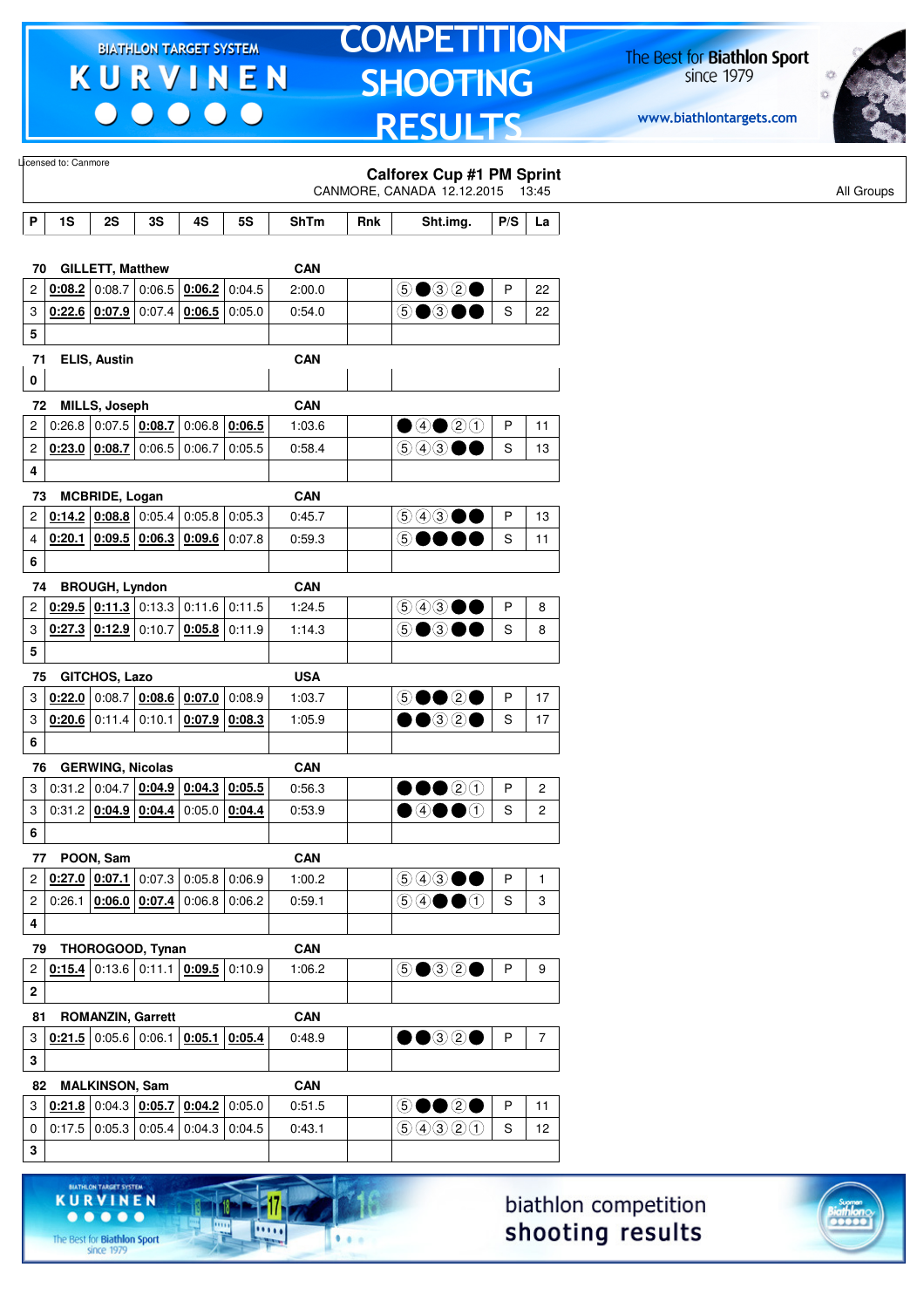$\begin{array}{c|c|c|c|c} \hline \bullet & \bullet & \bullet & \bullet & \bullet \end{array}$ 

# **TOMPETITION SHOOTING RESULTS**

The Best for **Biathlon Sport**<br>since 1979

www.biathlontargets.com



|                         | Licensed to: Canmore |                         |                                                     |                 |                                                              |             |     | <b>Calforex Cup #1 PM Sprint</b><br>CANMORE, CANADA 12.12.2015 13:45                   |               |                |
|-------------------------|----------------------|-------------------------|-----------------------------------------------------|-----------------|--------------------------------------------------------------|-------------|-----|----------------------------------------------------------------------------------------|---------------|----------------|
| P                       | 1S                   | 2S                      | 3S                                                  | 4S              | <b>5S</b>                                                    | <b>ShTm</b> | Rnk | Sht.img.                                                                               | P/S           | La             |
|                         |                      | <b>EYRE, Gareth</b>     |                                                     |                 |                                                              | <b>CAN</b>  |     |                                                                                        |               |                |
| 83<br>2                 |                      |                         | $0.24.3$ 0.07.1 0.06.4 0.07.4                       |                 | 0:16.3                                                       | 1:09.6      |     | $\bullet$ 432 $\bullet$                                                                | P             | 12             |
| $\mathbf{1}$            |                      |                         | 0.26.3   0.07.0   0.07.7   0.04.0                   |                 | 0:04.6                                                       | 0:55.6      |     | $\bigcirc \bigcirc \bigcirc \bigcirc \bigcirc \bigcirc \bigcirc \bigcirc$              | $\mathbf S$   | 11             |
|                         |                      |                         |                                                     |                 |                                                              |             |     |                                                                                        |               |                |
| 3<br>84                 |                      | <b>CUMBERLAND, Ty</b>   |                                                     |                 |                                                              | <b>CAN</b>  |     |                                                                                        |               |                |
| 2                       | 0:17.1               | 0:06.8                  |                                                     | $0:05.8$ 0:06.0 | 0:05.2                                                       | 0:50.2      |     | $\bullet\bullet$ 320                                                                   | P             | 10             |
| $\overline{\mathbf{c}}$ | 0:20.7               |                         | $0.05.4$ 0.05.7 0.07.2                              |                 | 0:07.2                                                       | 0:52.9      |     | $\circledcircledast \bullet \bullet \bullet \circledcirc$                              | S             | 11             |
| 4                       |                      |                         |                                                     |                 |                                                              |             |     |                                                                                        |               |                |
|                         |                      |                         |                                                     |                 |                                                              |             |     |                                                                                        |               |                |
| 85                      |                      |                         | <b>WALLACE, Donovan</b>                             |                 |                                                              | <b>CAN</b>  |     |                                                                                        |               |                |
| 4                       |                      |                         | $0.30.9$ $0.05.5$ $0.05.3$ 0.05.0                   |                 | 0:05.8                                                       | 1:01.1      |     | $\bullet$ 4000                                                                         | P             | 8              |
| 5                       |                      |                         | $0.24.6$ $0.04.8$ $0.05.2$ $0.05.9$                 |                 | 0:05.2                                                       | 0:55.6      |     |                                                                                        | S             | $\overline{7}$ |
| 9                       |                      |                         |                                                     |                 |                                                              |             |     |                                                                                        |               |                |
| 86                      |                      | SITES, Ben              |                                                     |                 |                                                              | <b>USA</b>  |     |                                                                                        |               |                |
| 5                       | 0.31.5   0.08.8      |                         |                                                     | $0:08.6$ 0:09.2 | 0:08.4                                                       | 1:14.7      |     | .                                                                                      | P             | 19             |
| 3                       | $0:25.8$ 0:18.7      |                         |                                                     |                 | $0:07.5$ 0:07.2 0:14.9                                       | 1:20.5      |     | $\bullet$ 2300                                                                         | S             | 19             |
| 8                       |                      |                         |                                                     |                 |                                                              |             |     |                                                                                        |               |                |
| 87                      |                      | <b>SKARSGARD, Erik</b>  |                                                     |                 |                                                              | <b>CAN</b>  |     |                                                                                        |               |                |
| $\mathbf{1}$            |                      | $0:18.7$ 0:04.8         |                                                     | $0:05.3$ 0:05.0 | 0:05.1                                                       | 0:45.5      |     | $\bigcirc \bigcirc \bigcirc \bigcirc \bigcirc \bigcirc$                                | P             | 12             |
| $\mathbf{1}$            |                      |                         | $0.23.0$ 0.04.3 0.05.1 0.04.0                       |                 | 0.04.2                                                       | 0:46.4      |     | $\bigcirc \bigcirc \bigcirc \bigcirc \bigcirc \bigcirc \bigcirc$                       | S             | 10             |
| $\boldsymbol{2}$        |                      |                         |                                                     |                 |                                                              |             |     |                                                                                        |               |                |
| 88                      |                      | LOVE, Sabine            |                                                     |                 |                                                              | <b>USA</b>  |     |                                                                                        |               |                |
| 2                       |                      |                         | $0.21.9$ $0.06.9$ $0.07.5$ 0.08.3                   |                 | 0:07.7                                                       | 1:01.7      |     | $\bigcirc \bullet \bullet \bigcirc \circ$                                              | P             | 19             |
| 0                       |                      | $0:20.2$ 0:08.2         | 0:08.5                                              | 0:09.0          | 0:08.2                                                       | 1:03.7      |     | 02345                                                                                  | $\mathbf S$   | 19             |
| $\bf{2}$                |                      |                         |                                                     |                 |                                                              |             |     |                                                                                        |               |                |
| 89                      |                      | SITES, Abby             |                                                     |                 |                                                              | <b>USA</b>  |     |                                                                                        |               |                |
| 4                       |                      |                         |                                                     |                 | $0.34.8$ $0.18.9$ $0.05.8$ 0.10.8 0.11.3                     | 1:30.9      |     | 00040                                                                                  | P             | 19             |
| 5 <sub>5</sub>          |                      |                         |                                                     |                 | $\left  \frac{0.144.0}{0.06.5} \right $ 0.10.8 0.06.2 0.06.7 | 1:28.4      |     |                                                                                        | ${\mathbb S}$ | 19             |
| 9                       |                      |                         |                                                     |                 |                                                              |             |     |                                                                                        |               |                |
|                         | 90 FISH, Maya        |                         |                                                     |                 |                                                              | CAN         |     |                                                                                        |               |                |
| 4                       |                      |                         | 0:28.1 $\vert$ 0:17.7 $\vert$ 0:12.0 $\vert$ 0:07.1 |                 |                                                              | 1:13.0      |     | $\bullet\bullet\bullet\circ$                                                           | P             | 21             |
| $\overline{2}$          |                      |                         | 0.26.3   0.08.7   0.08.5   0.07.1                   |                 | 0:38.3                                                       | 1:37.2      |     | $\textcircled{\scriptsize{9}}\textcircled{\scriptsize{9}}\textcircled{\scriptsize{9}}$ | $\mathbf S$   | 20             |
| 6                       |                      |                         |                                                     |                 |                                                              |             |     |                                                                                        |               |                |
|                         |                      |                         |                                                     |                 |                                                              |             |     |                                                                                        |               |                |
| 91                      |                      | <b>CHAMBERS, Lexi</b>   |                                                     |                 |                                                              | <b>CAN</b>  |     |                                                                                        |               |                |
| $2 \mid$                |                      |                         | $0.24.9$ 0.08.6 0.11.4 0.06.4                       |                 | 0:04.2                                                       | 1:01.5      |     | 534●●                                                                                  | P             | 9              |
| 3                       |                      |                         |                                                     |                 | $0.27.1$ $0.04.4$ $0.05.1$ $0.08.3$ 0.07.9                   | 0:58.6      |     | 5●●● <b>①</b>                                                                          | S             | 9              |
| 5                       |                      |                         |                                                     |                 |                                                              |             |     |                                                                                        |               |                |
| 92                      |                      | <b>HOPKINS, Miranda</b> |                                                     |                 |                                                              | <b>CAN</b>  |     |                                                                                        |               |                |
| 3                       |                      |                         |                                                     |                 | 1:01.4 0:15.6 0:08.6 0:11.0 0:09.6                           | 1:57.0      |     | 50020                                                                                  | $\sf P$       | 8              |
| ${\bf 3}$               |                      |                         |                                                     |                 |                                                              |             |     |                                                                                        |               |                |



The Best for **Biathlon Sport**<br>since 1979

TARGET SYSTEM

17

11111

 $1.1.1$ 

**KURVINEN** 

 $• • • • •$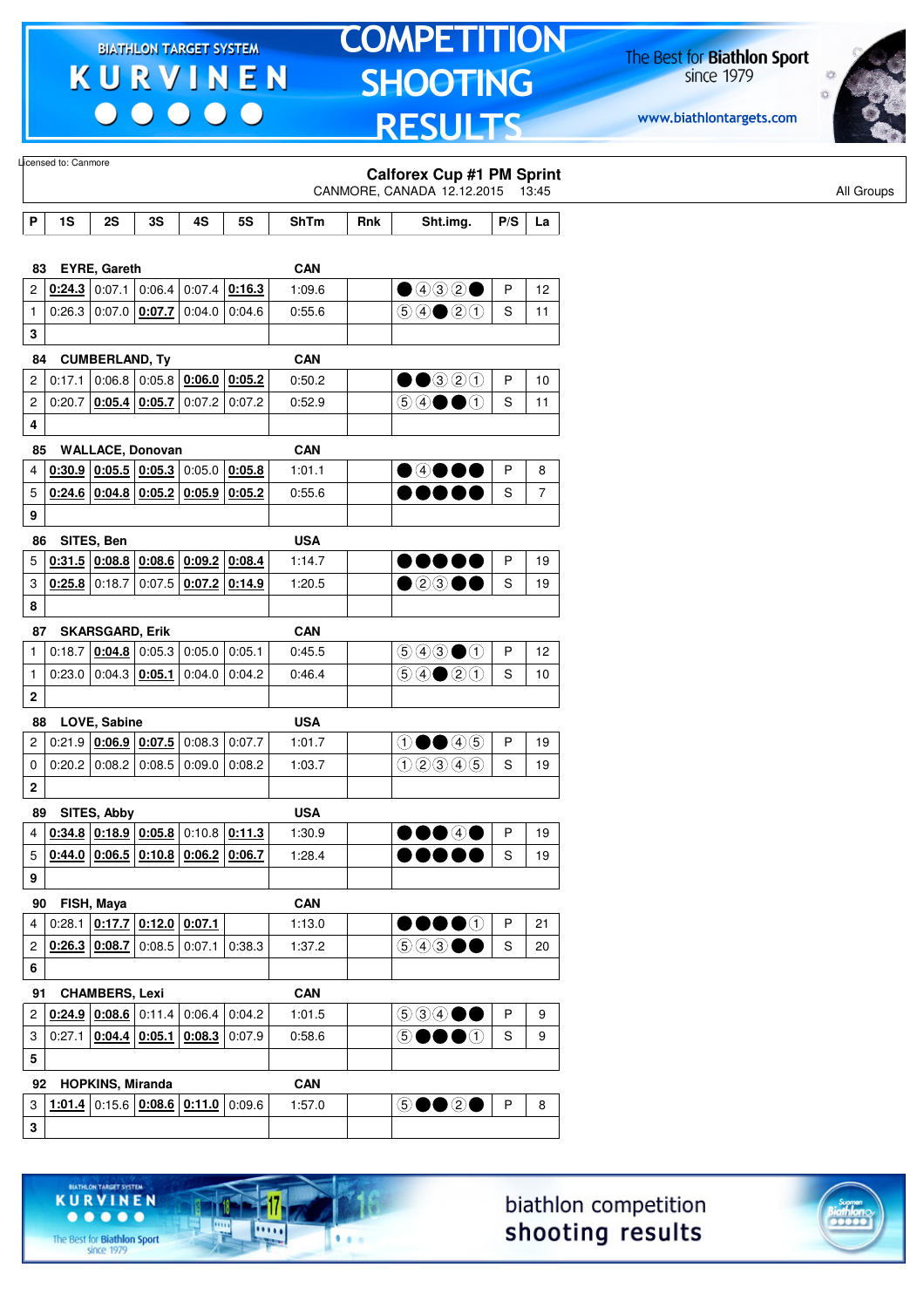$\begin{array}{c|c|c|c|c} \hline \bullet & \bullet & \bullet & \bullet & \bullet \end{array}$ 

# **TOMPETITION SHOOTING RESULTS**

The Best for **Biathlon Sport**<br>since 1979

www.biathlontargets.com



|                         | Licensed to: Canmore   |                         |                                                      |                 |                 |            |     |                                                                     |              |                |
|-------------------------|------------------------|-------------------------|------------------------------------------------------|-----------------|-----------------|------------|-----|---------------------------------------------------------------------|--------------|----------------|
|                         |                        |                         |                                                      |                 |                 |            |     | <b>Calforex Cup #1 PM Sprint</b><br>CANMORE, CANADA 12.12.2015      |              | 13:45          |
| P                       | 1S                     | 2S                      | 3S                                                   | 4S              | <b>5S</b>       | ShTm       | Rnk | Sht.img.                                                            | P/S          | La             |
|                         |                        |                         |                                                      |                 |                 |            |     |                                                                     |              |                |
| 93                      |                        | <b>LINKLATER, Fiona</b> |                                                      |                 |                 | <b>CAN</b> |     |                                                                     |              |                |
| 2                       | 0:49.1                 |                         | $0:07.0$ 0:05.6                                      | 0:06.8          | 0:05.7          | 1:21.7     |     | $\textcircled{\small{1}}\bullet\textcircled{\small{4}}\circledcirc$ | P            | $\overline{2}$ |
| 4                       |                        | $0.33.0$ 0.11.5         |                                                      | $0:05.9$ 0:05.4 | 0:06.4          | 1:08.4     |     | $\bullet$ $\bullet$ $\circ$                                         | S            | $\overline{c}$ |
| 6                       |                        |                         |                                                      |                 |                 |            |     |                                                                     |              |                |
| 94                      |                        | <b>BLEAKLEY, Skye</b>   |                                                      |                 |                 | <b>USA</b> |     |                                                                     |              |                |
| 0                       |                        |                         | $0.43.5$ 0.05.1 0.04.8 0.05.0 0.04.2                 |                 |                 | 1:13.3     |     | 02345                                                               | P            | 18             |
| 5                       | 0:23.1                 |                         | $0.05.2$ 0.06.2 0.05.0 0.04.8                        |                 |                 | 0:55.2     |     | DO.                                                                 | S            | 18             |
| 5                       |                        |                         |                                                      |                 |                 |            |     |                                                                     |              |                |
| 95                      |                        | <b>BAUER, Odessa</b>    |                                                      |                 |                 | <b>CAN</b> |     |                                                                     |              |                |
| 0                       |                        |                         | $0.24.0$ 0.04.7 0.05.9                               | 0:04.7          | 0:05.2          | 0:49.1     |     | 99900                                                               | P            | 3              |
| 0                       |                        |                         | $0.23.9$ 0.05.6 0.05.2 0.04.7                        |                 | 0:04.1          | 0:47.7     |     | 9990                                                                | S            | 3              |
| 0                       |                        |                         |                                                      |                 |                 |            |     |                                                                     |              |                |
| 96                      |                        | <b>PARADIS, Pascale</b> |                                                      |                 |                 | <b>CAN</b> |     |                                                                     |              |                |
| 2                       | 0:22.1                 |                         | $0:08.5$ 0:04.0                                      | 0:06.1          | 0:05.4          | 0:54.1     |     |                                                                     | P            | 10             |
| $\mathbf{1}$            |                        |                         | $0.17.8$ 0.03.8 0.04.8 0.04.3 0.04.6                 |                 |                 | 0:42.2     |     | $\bigcirc \bigcirc \bigcirc \bigcirc \bigcirc \bigcirc \bullet$     | S            | 11             |
| 3                       |                        |                         |                                                      |                 |                 |            |     |                                                                     |              |                |
| 97                      |                        | <b>LAFLAMME, Sarah</b>  |                                                      |                 |                 | <b>CAN</b> |     |                                                                     |              |                |
| 3                       | 0:28.9                 |                         | $0:05.8$ 0:04.7                                      |                 | $0:04.8$ 0:04.5 | 0:57.1     |     | $\bullet$ 4 $\bullet$ 2 $\bullet$                                   | $\mathsf{P}$ | 11             |
| $\overline{c}$          |                        |                         | $0.28.5$ 0:04.6 $0.04.3$                             |                 | $0:03.5$ 0:05.0 | 0:54.2     |     | $\bigcirc \bigcirc \bigcirc \bigcirc \bigcirc \bigcirc$             | S            | 10             |
| 5                       |                        |                         |                                                      |                 |                 |            |     |                                                                     |              |                |
| 98                      |                        | <b>BENNETT, Erin</b>    |                                                      |                 |                 | <b>CAN</b> |     |                                                                     |              |                |
| $\mathbf{2}$            |                        |                         | $0:23.6$ 0:04.0 0:03.0                               |                 | $0:03.0$ 0:03.2 | 0:44.1     |     | $\bullet$ 4 $\bullet$ 2 $\textcircled{\scriptsize{1}}$              | P            | 2              |
| 2                       |                        | $0.26.9$ 0.04.3         | 0:03.3                                               | 0:03.4          | 0:02.8          | 0:46.3     |     | (5) (4) (3)                                                         | S            | 3              |
| 4                       |                        |                         |                                                      |                 |                 |            |     |                                                                     |              |                |
| 99                      |                        |                         | <b>SHERRINGTON, Jenna</b>                            |                 |                 | <b>CAN</b> |     |                                                                     |              |                |
| $\mathbf{1}$            |                        |                         | $0:20.4$   $0:05.0$   $0:05.0$   $0:04.9$   $0:04.2$ |                 |                 | 0:46.6     |     | $\bigcirc$ 4300                                                     | P            | 10             |
| $\mathbf{1}$            |                        |                         | $0:18.0$ 0:04.2 $0:03.8$ 0:03.9 0:03.9               |                 |                 | 0:39.8     |     | $\bigcirc \bigcirc \bigcirc \bigcirc \bigcirc \bigcirc \bigcirc$    | S            | 10             |
| $\overline{\mathbf{2}}$ |                        |                         |                                                      |                 |                 |            |     |                                                                     |              |                |
|                         | 100 ALTWASSER, Kaitlyn |                         |                                                      |                 |                 | <b>CAN</b> |     |                                                                     |              |                |
| $\overline{c}$          |                        |                         | $0:20.9$ 0:04.8 0:05.4 0:05.4 0:04.7                 |                 |                 | 0:48.1     |     | $\circledcircledast \bullet \bullet \bullet$                        | P            | 9              |
| $\overline{c}$          |                        |                         | $0.18.2$ 0.04.5 0.04.2 0.04.1 0.04.2                 |                 |                 | 0:41.9     |     | $\bullet$ $\bullet$ 320                                             | S            | 11             |
| 4                       |                        |                         |                                                      |                 |                 |            |     |                                                                     |              |                |
|                         | 101 STRUM, Clara Joy   |                         |                                                      |                 |                 | <b>CAN</b> |     |                                                                     |              |                |
| 4                       |                        |                         | $0.32.7$ $0.07.1$ 0:07.7 0:07.8 0:07.2               |                 |                 | 1:11.7     |     | $\bullet\bullet$ 300                                                | P            | 21             |
| 5                       |                        |                         | $0.27.1$ $0.06.7$ $0.04.7$ $0.06.3$ $0.06.4$         |                 |                 | 1:01.5     |     |                                                                     | S            | 18             |
| 9                       |                        |                         |                                                      |                 |                 |            |     |                                                                     |              |                |
|                         | 102 OSNESS, Emma       |                         |                                                      |                 |                 | <b>CAN</b> |     |                                                                     |              |                |
| 2                       |                        |                         | $0.17.0$ 0:06.9 $0.04.6$ 0:06.6 0:05.3               |                 |                 | 0.49.6     |     |                                                                     | P            | 11             |
| $\overline{\mathbf{c}}$ |                        |                         | $0.13.4$ 0:05.7 0:05.8 $0.04.6$ 0:06.3               |                 |                 | 0:40.7     |     | $\circledcirc \bullet \circledcirc \circ \bullet$                   | S            | 12             |
| 4                       |                        |                         |                                                      |                 |                 |            |     |                                                                     |              |                |
|                         |                        |                         |                                                      |                 |                 |            |     |                                                                     |              |                |



17

.....

 $1.1.1$ 

**KURVINEN** 

 $\begin{array}{ccccccccccccccccc} \bullet & \bullet & \bullet & \bullet & \bullet & \bullet & \bullet \end{array}$